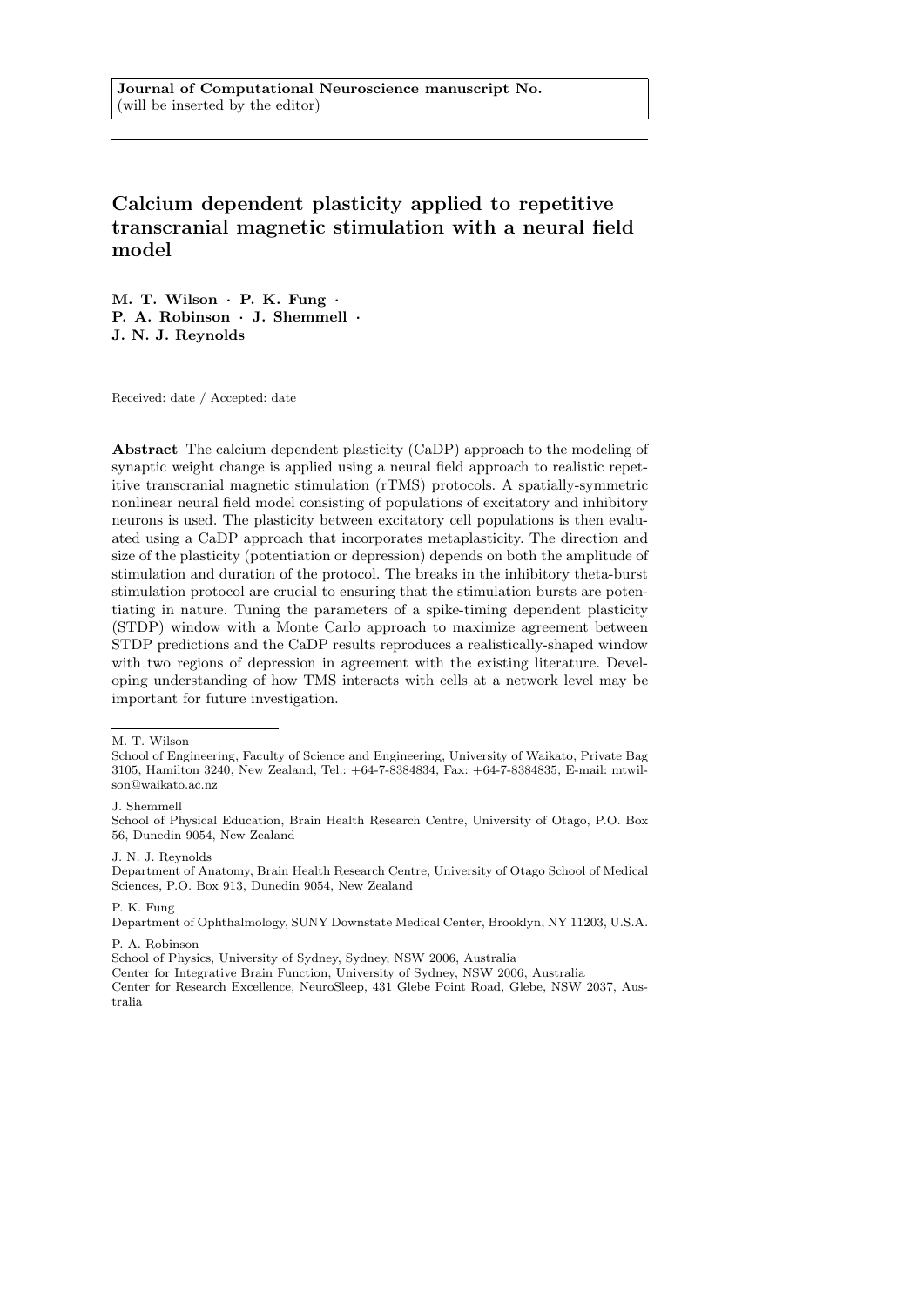Keywords Transcranial Magnetic Stimulation · Calcium Dependent Plasticity · Modeling · Theta Burst Stimulation · Neural Field Theory

PACS 87.19.lw · 87.19.lj · 87.50.cf · 02.70.Hm

#### 1 Introduction

The calcium control hypothesis [7,47, 48] provides a low-level approach to describing and modeling of activity-induced synaptic weight changes. Here, the key parameter in determining the direction of the change of synaptic weight is the postsynaptic concentration of calcium. It is assumed that calcium is transferred to the postsynaptic cells via NMDA receptors at a rate dependent on postsynaptic voltage. The NMDA receptors are gated by glutamate which is generated by pre-synaptic activity [47, 45, 12]. The model provides a biophysical link between pre- and postsynaptic activity and plasticity. Indeed, calcium dependent plasticity (CaDP) has been widely investigated as a foundation for the observed STDP effects [46,23, 16] and allows for the nonlinear addition of spike pairs in complicated spike trains (e.g., spike triplets). A complementary approach is described by metaplasticity, of which the Bienenstock-Cooper-Munro (BCM) theory is an example [3,4, 1]. Here the direction of synaptic weight change depends on the history of postsynaptic firing rate— if a cell has been firing at a high rate then a higher rate of synaptic input is required to achieve further potentiation of the weight.

Fung et al. have applied CaDP to the modeling of synaptic weight changes within a simple neural field model, both with and without metaplasticity ([13] and [12] respectively). The work developed a link between the microscopic description of plasticity and a larger-scale population based description. A single population of excitatory cells was considered, driven by an external stimulus. Simulations were carried out for paired association stimuli and a set of standard continuous theta-burst stimulation (cTBS) and intermittent theta-burst stimulation (iTBS) protocols for repetitive transcranial magnetic stimulation (rTMS). They were able to reproduce the characteristics of a spike-timing dependent plasticity (STDP) window based on paired association stimuli and predictions for metaplasticity for cTBS and iTBS protocols were in agreement with the range of results found experimentally.

In neural field approaches, average neural firing rates are modeled. These approaches are common and have had considerable success [24, 25, 27, 5,6, 52, 53, 39, 38]. They have been successful at modeling electroencephalogram activity seen in natural sleep [51], alpha and gamma rhythms  $[40, 36]$ , anesthesia [5, 62, 52], seizures [53] and evoked potentials. A field-based approach to modeling neural activity is reasonable for describing TMS, since a single TMS pulse typically excites a few  $\text{cm}^2$  of cortex [58]. The field based approach is also particularly appropriate for modelling plasticity, since a cell responds to the integrated effect of many incoming spikes. Assuming around  $10^4$  synapses per cell and 10 spikes per second per cell, approximately 1000 spikes arrive in the 10 ms time taken to form one output spike. Individual synaptic strengthening effects can not therefore be distinguished. The field based approach takes a view that the population of spikes is affected by correlations in incoming and outgoing activity. Initially, an STDP approach was implemented to describe plasticity in a neural field scheme [37, 11]. Wilson et al.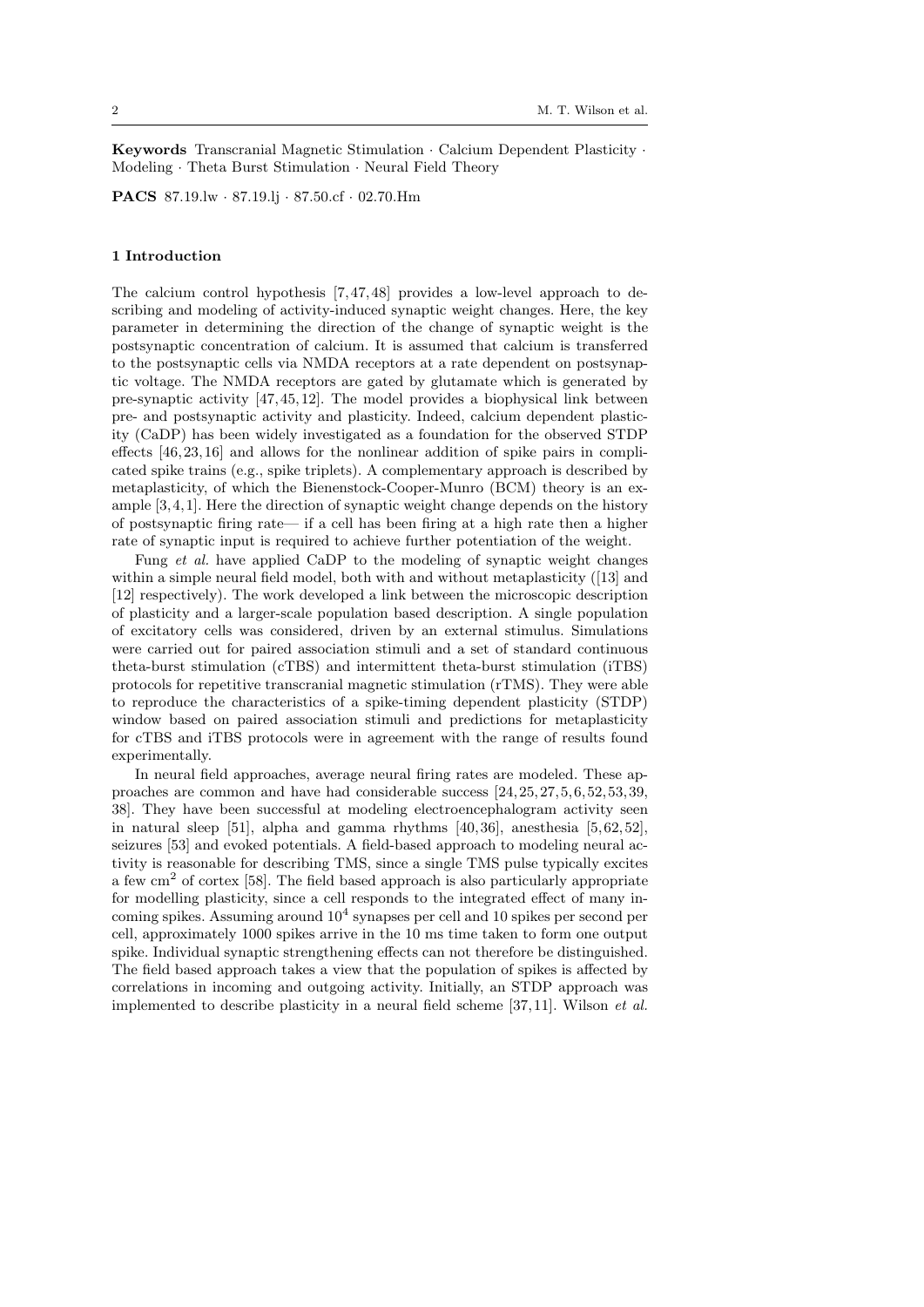applied this to cTBS and iTBS with a two population linear model [60]. However, the CaDP approach has recently been implemented but in a one population neural field model with a restricted range of protocols [12, 13].

In rTMS trains of pulses of magnetic field are applied through the scalp to the cortex, with a view to modulating brain connectivity and function. The rapid changes in magnetic field induce an electric field in the brain and therefore electric currents; these in turn can stimulate groups of neurons to fire and invoke lasting changes in function. The mechanisms of rTMS are unclear, and possibly include changes in plasticity, modulation of excitability, and changes in gene expression [32]. Models of rTMS are much needed to uncover the underlying effects. In this paper we focus on the effects of plasticity as a potential mechanism.

rTMS appears to have had some success in treatment of stroke and Parkinson's disease, although results are mixed [35,17, 10, 54], and may have significance elsewhere such as depression [28, 31] and sleep disorders [8].

Continuous theta-burst stimulation involves the repetitive application of groups of pulses (e.g., three pulses at 20 ms separation, repeated five times a second.) Intermittent theta-burst stimulation is similar, but has short stimulation sequences (e.g., 2 s) interspersed with periods of no stimulation (e.g., 8 s). Generally in the literature, iTBS has been considered as increasing the strength of excitatory-toexcitatory synapses, and cTBS as decreasing their strength, but there is considerable variation in reported results [55], with protocols that are effective in some subjects ineffective (or even having opposite effects) in others [19]. Rothkegel et al. [42] reported that breaks in stimulation are essential for facilitatory effects. However, Funke and Benali suggested that the train length (total application time of rTMS) is a key parameter [14]. Confusion in the literature is also caused by vague or inconsistent use of terms such as 'potentiate' and 'depress', since an increase in synaptic strength of an inhibitory-to-excitatory connection may result in a reduction in electroencephalographic power or evoked response. In this work we use 'potentiate' to mean a strengthening of the synaptic weight — that is a positive (excitatory) weight becomes more positive whereas a negative (inhibitory) weight becomes more negative. We use 'depress' to mean the opposite — synaptic weights move towards zero.

Although some mechanisms are known, the details of the pathways by which rTMS can result in a desired change in plasticity remain largely unclear. It is likely that at high intensity, neural firing activity is induced on excitatory-to-excitatory axons, that lie approximately along the direction of the induced electric field [14, 43, 50]. Of specific importance is the gradient of the component of the electric field along these axons [41, 26]. Excitatory axons are particularly sensitive to this since they can cover more spatial extent than shorter inhibitory axons. The induced firing can in turn excite other circuits, both excitatory and inhibitory, in other brain areas. At lower intensity, TMS pulses are more likely to result in more firing events in inhibitory cells than excitatory cells since the inhibitory cells have lower thresholds for firing [57, 14, 22]. However, the exact details of the pathways remain unclear.

The risk of producing seizures in subjects is not insignificant and this limits the range of protocols that are ethically acceptable on safety grounds [30]. A key experimental problem is the large range of possible protocols. A continuous burst protocol can be parametrized by pulse separation, number of pulses in a burst, burst rate and total protocol length. For an intermittent protocol, one can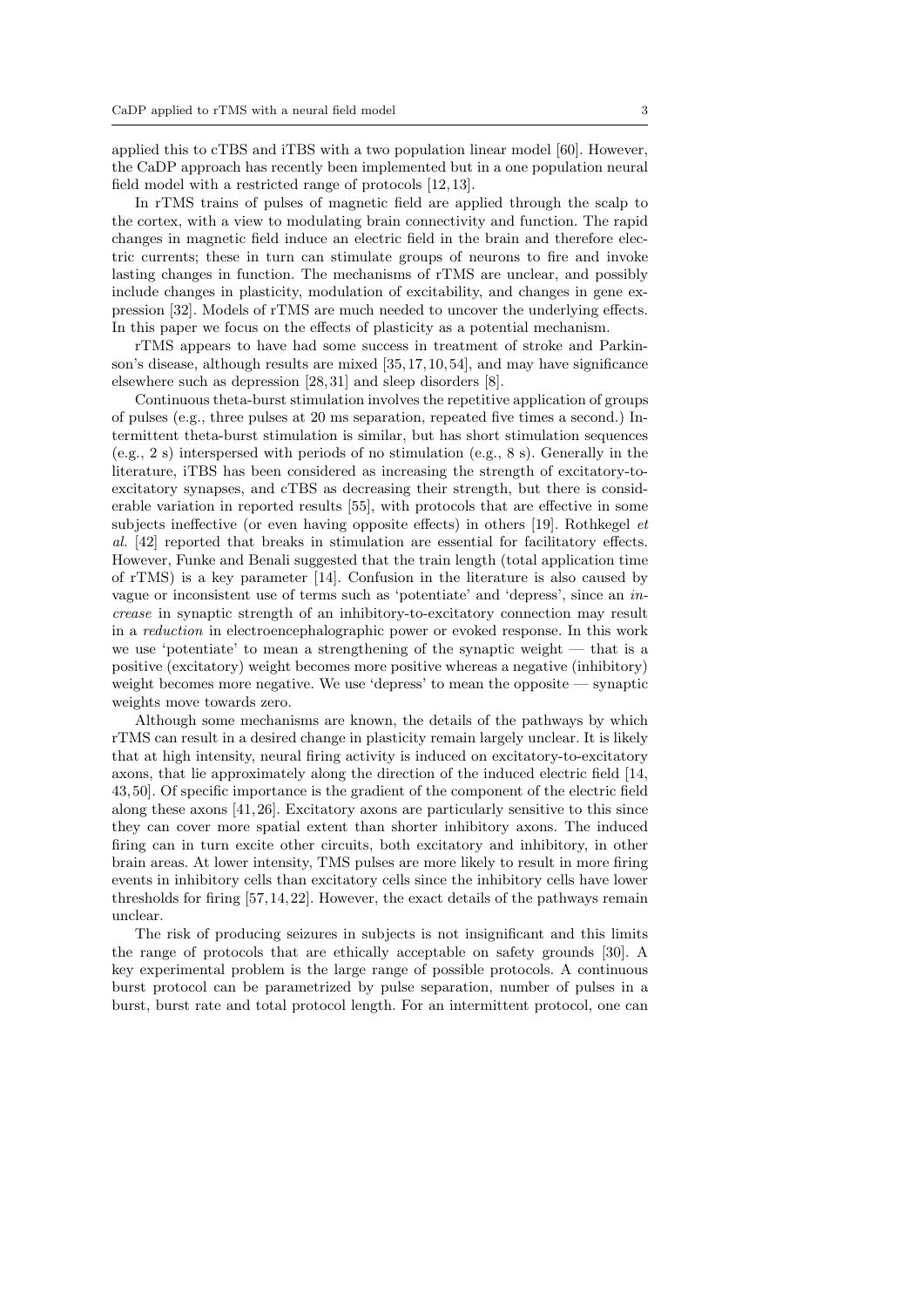also vary the time for which the bursts are applied (the ON time) and the period between applications (the OFF time). Pulse intensity is also likely to be important. This large parameter space, coupled with the risk of seizure, makes comprehensive and systematic investigation of protocols difficult. Modeling can therefore prove useful in elucidating the various effects, especially when they can be stimulated numerically. Useful models must be reasonable but not overly-complicated, and must complement experiment.

In this work we develop a realistic cortical population-based model that provides a useful tool for the further investigation of rTMS. Specifically, we apply the CaDP modeling approaches to plasticity in a neural field model consisting of a realistic population of both excitatory and inhibitory cortical cells for the first time, including the effects of both short-acting GABA<sup>A</sup> and the longer-acting GABA<sup>B</sup> forms of the inhibitory neurotransmitter. Experimentally, it is known that longlasting inhibitory effects are relevant for determining rTMS effects such as cortical silent period [19]; it is therefore reasonable to include them. We stimulate the model with a wider range of realistic continuous and intermittent TMS protocols than previously discussed in the literature, and consider the results in light of what is known experimentally. In Sec. 2 we summarize the neural field model of Robinson *et al.* (e.g. [39, 38, 61, 12]), as applied to excitatory and inhibitory populations within the cortex, then show how CaDP can be incorporated in this scheme with metaplasticity [12,13]. We then describe how the model can be linearized and applied also with STDP [60] which we optimize to give a realistic window function showing regimes of depression and potentiation, in agreement with other literature but using a different method.

Numerical simulations of cTBS and iTBS are carried out for different protocols and intensities. Results are shown in Sec. 3 and discussed in Sec. 4, and conclusions drawn.

## 2 Method

In this section we summarize the modeling approaches and develop underlying theory. We consider first a neural dynamics approach to calcium dependent metaplasticity, then show how this can be interpreted in terms of an STDP window [37]. Full mathematical details are given in the Appendix.

We model the cortex with a population of excitatory  $(e)$  cells coupled with a population of inhibitory  $(i)$  cells. In order to conveniently include the effect of stimulation, we introduce a third population of excitatory cells  $(x)$  which connect to both  $e$  and  $i$  populations. The model is shown in simplified form in Fig. 1. For the purposes of this work, plasticity can be considered to occur at the excitatoryto-excitatory synapses. However, plasticity between other synaptic populations can also be considered.

#### 2.1 Modeling

We now describe the modeling procedure. For simplicity, we leave the mathematical details for the appendix, and avoid duplicating unnecessarily from previous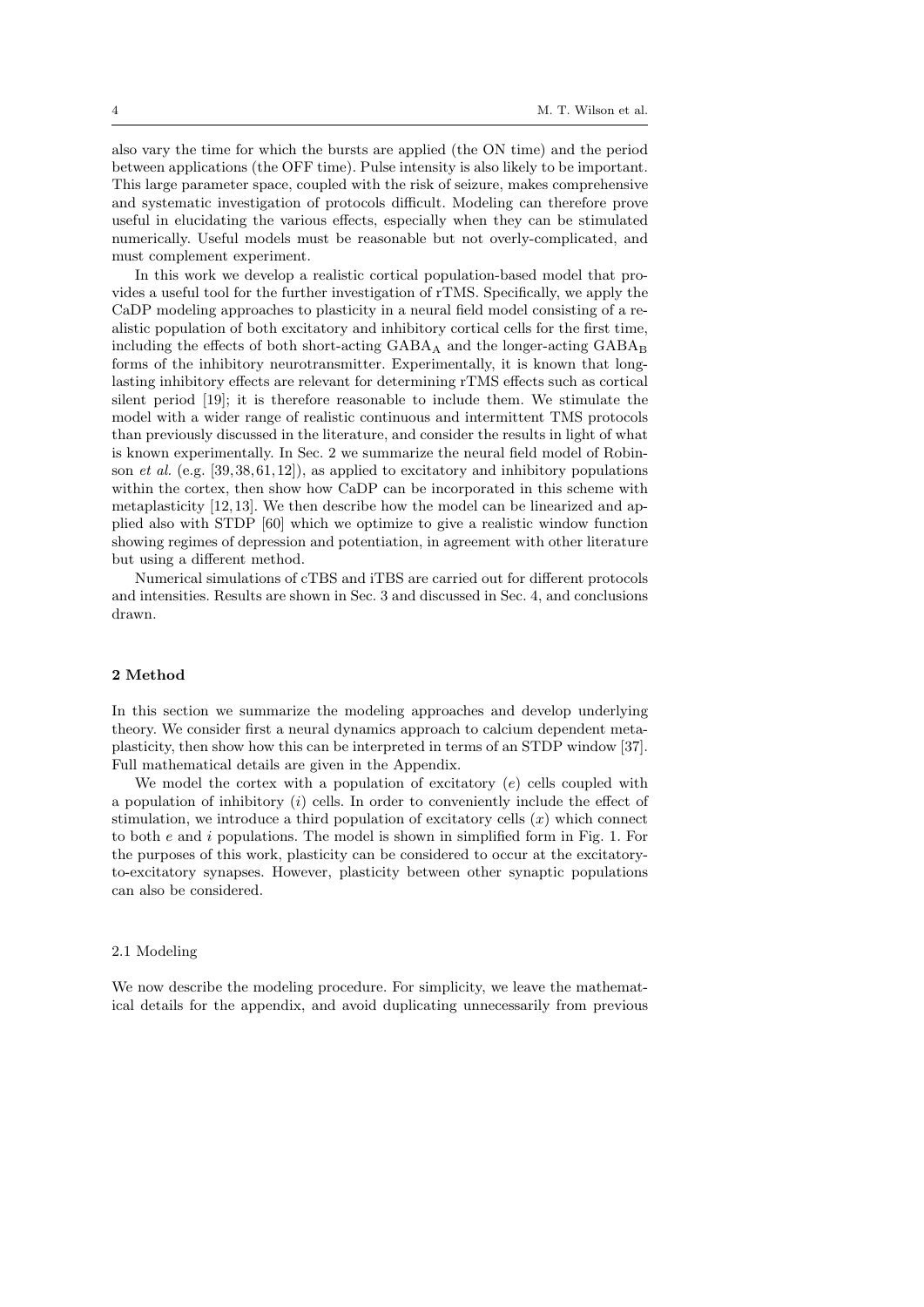

Fig. 1 The neural field model shown in schematic form. Two coupled populations of excitatory  $e$  and inhibitory  $i$  cells are driven by a third population  $x$  of excitatory cells.

work [37, 11,13]. We first consider the neural field model before developing the description of calcium dependent metaplasticity.

### 2.1.1 Neural field model

We use the well-established neural field model of Robinson *et al.* [39, 38]. This nonlinear model uses the average soma potentials, neural firing rates and axonal pulse rates as its key variables.

We consider the mean soma potential  $V_a(\mathbf{r}, t)$  of neurons of type  $a$  ( $a = e$  or  $i$  for excitatory and inhibitory neuronal populations respectively) at a position  $\bf{r}$ and time t. This potential is a result of incoming postsynaptic potentials (PSPs) which are determined by the response of the dendrites to the mean axonal flux rate  $\phi_{ab}(\mathbf{r},t)$ , and the synaptic coupling strength between the different populations  $\nu_{ab}(\mathbf{r},t)$ . The order of the subscripts denotes the coupling to cells of type a from cells of type b. Dendrites are modeled with a differential operator with a Green function equivalent to the impulse response function of the dendrites.

The mean firing rate  $Q_a(\mathbf{r},t)$  of population a is a sigmoidal (i.e. nonlinear) function of the mean soma potential. The propagation of mean signals along populations of axons are modeled with a damped wave equation [39].

For simplicity we assume no spatial variation in activity, so the r label becomes redundant. To some extent this is reasonable since a TMS pulse excites a few  $\text{cm}^2$  of cortex, but we recognize that spatial effects may be important in human TMS [14] and this remains a topic for future study. We further assume that connections between neurons are randomly distributed, so the synaptic coupling strength  $\nu_{ab}(t)$ can be labeled solely by the postsynaptic population, so  $\nu_{ab}(t) = \nu_b(t)$ . Furthermore, we consider the synaptic dynamics as being dominated by the presynaptic cell (that is, the dynamics of the neurotransmitter) implying  $\phi_{ab}(t) = \phi_b(t)$ .

Finally, we add in an external axonal driving stimulation  $\phi_x$  to both the excitatory and inhibitory populations. We alter the strength of stimulation received by the two different populations e and i by modulating  $\phi_x$  by parameters  $\lambda_{ex}$  and  $\lambda_{ix}$ , for the e and i destination populations respectively.

The model is provided in full, in both mathematical and diagrammatic form, in the Appendix. Nominal parameter values are also listed there; these are used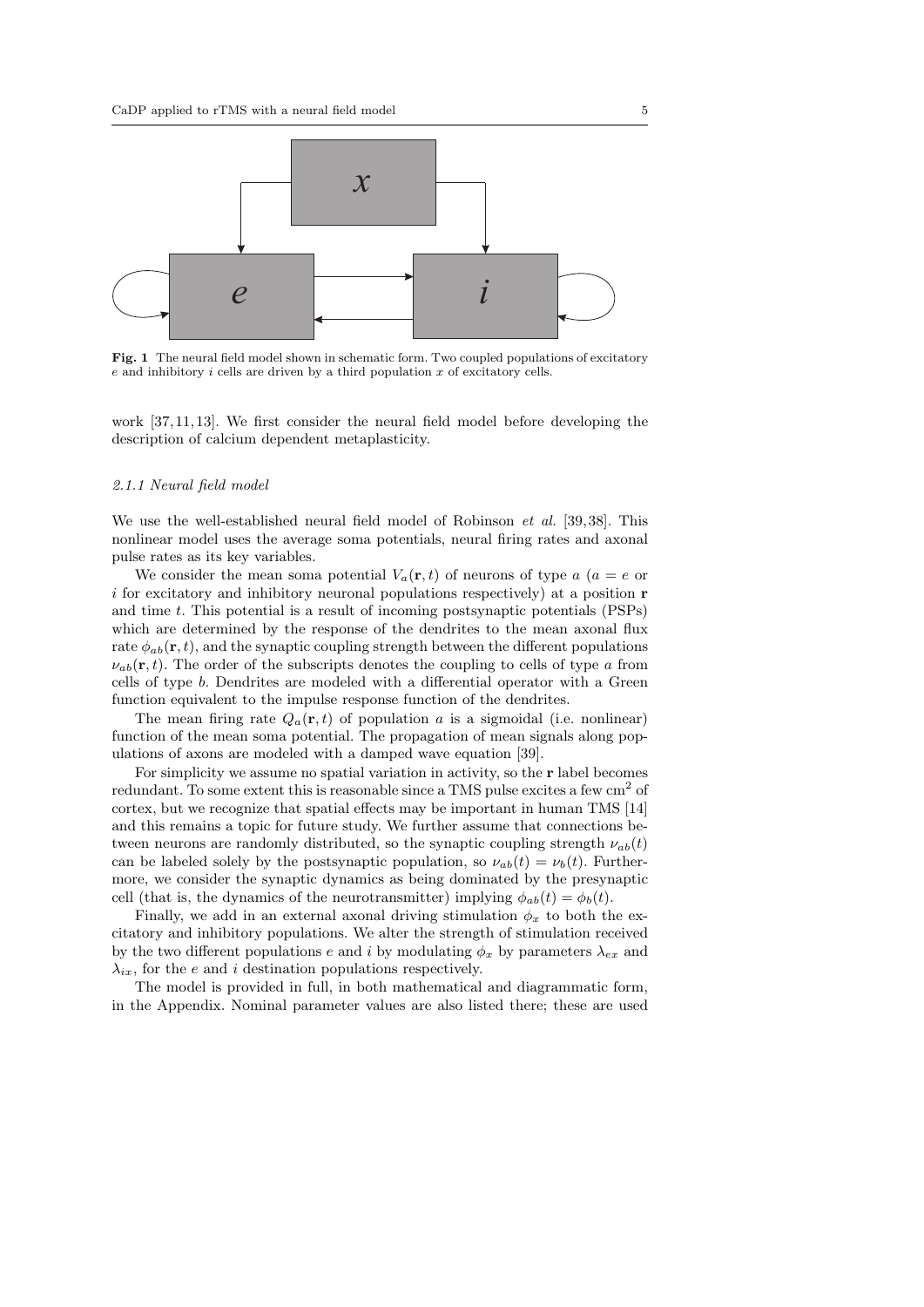unless stated otherwise. The model and parameter set, without a thalamocortical resonance loop does not produce a strong alpha  $(\approx 10 \text{ Hz})$  peak in the spectrum of the firing-rate, but is consistent with the typical 'eyes-open' approach taken in experimental rTMS in order to remove the complicating effects of an alpha rhythm.

## 2.1.2 Calcium dependent metaplasticity

Plasticity can be implemented at a more fundamental level than STDP through consideration of calcium dynamics [16, 49, 47, 48]. This was described in detail by Fung and Robinson in [12], with modifications to account for a BCM-type metaplasticity in [13]. CaDP is viewed as a result of coincidence of postsynaptic soma depolarization  $V_a(t)$  and excitatory glutamate binding, which in turn is a result of presynaptic excitatory activity  $\phi_e(t)$ . When these conditions are obeyed, calcium ions can enter the cell through NMDA receptors and lead to plasticity, the direction of which depends on the calcium level — high levels lead to long-term potentiation (LTP), medium levels to long-term depression (LTD), and low levels to little change [48]. The model we use provides a physiologically-motivated plasticity rule at meso- to macroscopic scales. It contains implicit treatment of the effects of spike times by considering the response of a neuron to be due to the integrated effects of many incoming spikes. Microscale details such as the effects of back-propagating action potentials can be considered implicit in the description through the delayed calcium response to soma depolarization.

Metaplasticity allows for the calcium conductance to vary depending on the history of activity and therefore allows the effective threshold between depression and potentiation to change in a Bienenstock-Cooper-Munro (BCM) type scheme. The result is captured by the *ultimate* synaptic coupling, (or in a treatment scenario the *target* synaptic coupling),  $\tilde{\nu}_{ab}$ . It is this descriptor that is used as the primary indicator of 'plasticity' in this work.

However, there are appreciable delays before this potentiation or depression is realized in practice (e.g. due to protein cascades). The actual synaptic coupling  $\nu_{ab}$  at a particular time is a delayed response to  $\tilde{\nu}_{ab}$ . The full response to a change in  $\tilde{\nu}_{ab}$  is therefore not experienced by the system instantaneously, and as a result the actual synaptic coupling  $\nu_{ab}$  varies more slowly.

The plasticity modeling evaluates the change in excitatory-to-excitatory synaptic coupling at every time-step of simulation. This coupling  $\nu_{ee}$  feeds back into the neural model and changes with time. The model is then advanced forward in time.

### 2.2 Application to rTMS

We now turn our attention to the rTMS protocols. The two cases of cTBS and iTBS offer a range of possibilities since both burst rate (the rate at which bursts are repeated) and number of pulses per burst are variable. Additionally, the amplitude of stimulation becomes a factor. This will make a qualitative difference for CaDP.

Experimentally, amplitudes of TMS are often considered as a percentage of active or resting motor threshold (%AMT or %RMT respectively) where threshold is determined as the amplitude such that a motor response is evoked in 50% of cases. Repetitive TMS is carried out below resting motor threshold. In the case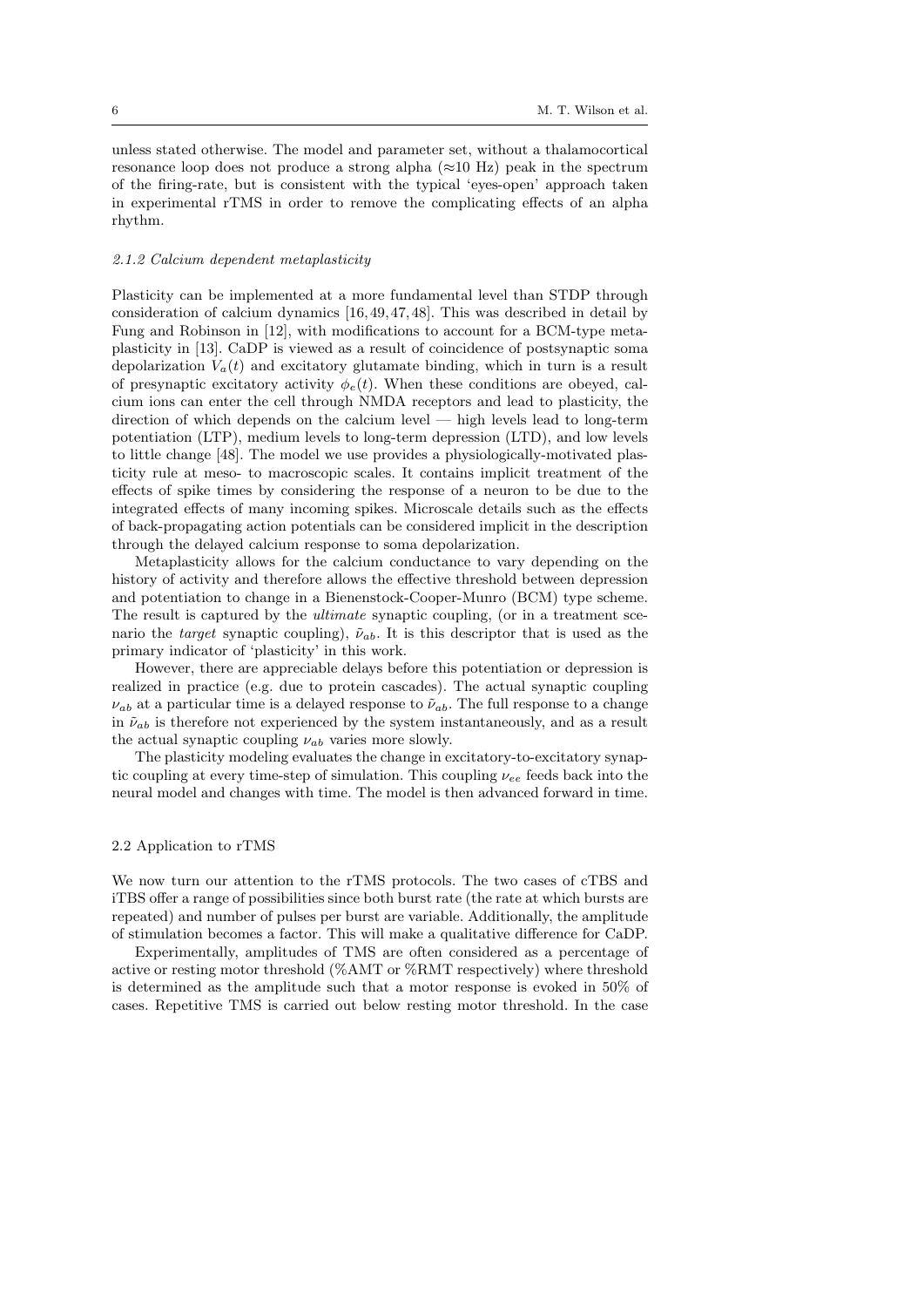of modeling, identifying the exact degree of stimulation corresponding to AMT or RMT is difficult, and is a subject for future work. However, in the nonlinear CaDP approach, the amplitude of stimulation will be important. In terms of the neural models, stimulation can be implemented as a brief increase in external axonal pulse (or spike) rate  $\phi_x$  over a small time 0.5 ms, which is a typical timescale of a single TMS pulse. This situation corresponds to a stimulation of axons due to the induced electric field in the cortex [41]. In neural field modeling, it is the timeintegrated spike rate that is of significance — this tells us how many spikes occur on average on axons in a given time interval. It is unclear what the experimental measure %RMT means for the magnitude of the applied pulse rate  $\phi_x$ , since good models of motor evoked potentials are not available. We therefore take a pragmatic view that if a single TMS pulse induces half an extra spike on average on each axon, we will be at motor threshold. Mathematically, this means that we define the time-integrated external pulse rate as  $P = \int \phi_x dt$  where the integral is over the width of the pulse. A value  $P = 0.5$  indicates a 'threshold' pulse; smaller values indicate subthreshold.

We emphasize that this is imprecise and is used only to set a plausible amplitude for stimulation in the model. We consider the reasonable results arising from the application of the CaDP model with  $P = 0.5$  as evidence that this approach is plausible.

The result of the applied stimulation is then given by the following function [60]:

$$
\phi_x(t) = \phi_x^{\max} \left( \sum_j R(t - t_j^p) - \left\langle \sum_j R(t - t_j^p) \right\rangle_t \right) \tag{1}
$$

where  $t_j^p$  denotes the time of the j-th pulse of the rTMS protocol,  $\phi_x^{\max}$  is the amplitude of each pulse ( $= P/0.5$  ms where 0.5 ms is the width of the pulse) and  $R(t)$  gives a top-hat function of length 0.5 ms at  $t = 0$ :

$$
R(t) = \begin{cases} 1, 0 < t < 0.5 \text{ ms} \\ 0, \text{ otherwise} \end{cases} . \tag{2}
$$

The subtraction of the mean signal (denoted by the angle brackets) implies that the time average of  $\phi_x(t)$  over the protocol is zero [60], meaning  $\phi_x = \delta \phi_x$ .

A further question concerns the effect of stimulation on the neurons. At high intensity, evidence suggests that axons between excitatory and excitatory neurons are preferentially stimulated  $[14, 43, 50]$ , possibly due to their geometry. These long excitatory to excitatory axons, often lying parallel to the cortical surface in a similar direction to the electric field induced by TMS, are susceptible to the changes in gradient of field needed to induce current [41]. At lower intensities (which is more likely to be the case for subthreshold rTMS) the inhibitory cells may activate first since they have a lower threshold for firing [14, 22, 57] and hence rTMS could be considered as preferentially triggering the inhibitory circuits.

The model allows us to consider both situations by modulating the strength of synaptic couplings  $\nu_{ex}$  and  $\nu_{ix}$  from the external population to the excitatory and inhibitory populations respectively. A reasonable assumption, based on experiment [57], is that the threshold for stimulation of inhibitory circuits is lower than that for excitatory circuits. Therefore, low intensity pulses predominantly stimulate inhibitory circuits. However, higher intensities, in addition to stimulating the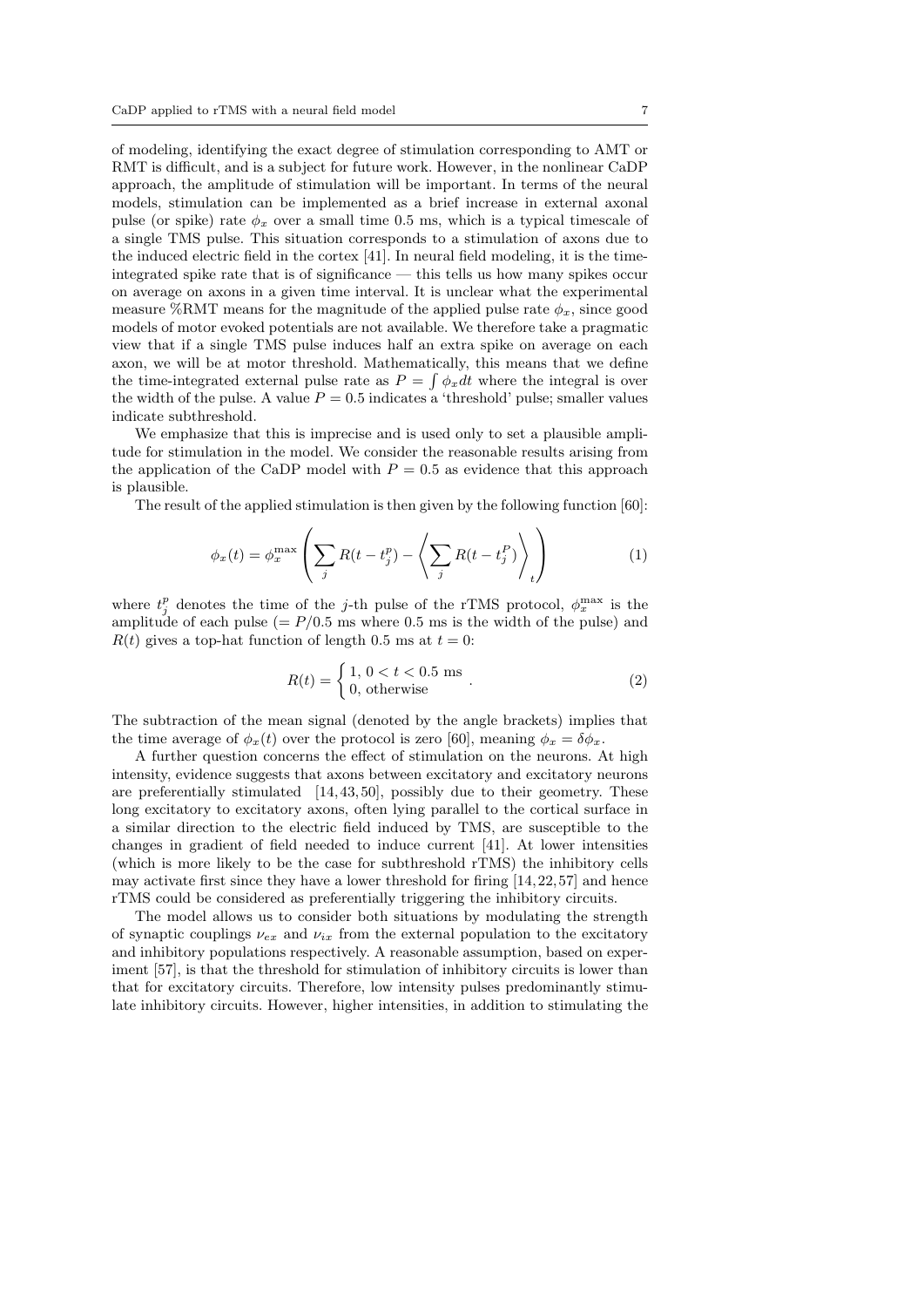inhibitory circuits, strongly stimulate the excitatory to excitatory axons [50, 14]. Therefore, for the low intensity case, we set parameters  $\lambda_{ex} = 0.4$  and  $\lambda_{ix} = 0.6$ where  $\lambda_{ex}\nu_{ex}$  and  $\lambda_{ix}\nu_{ix}$  denote the strengths of the couplings between the external pulse rate  $\phi_x$  and the excitatory and inhibitory populations respectively. This gives more stimulation to the inhibitory circuits. For the high intensity case, we set  $\lambda_{ex} = 1.0$  and  $\lambda_{ix} = 0.6$ , describing a strong excitatory stimulation while maintaining the inhibitory coupling, the latter being above threshold. These values are to some extent arbitrary. We have not investigated the effect of these parameters on the results of this work.

#### 2.3 Interpretation of model output

We now comment on how we interpret the output of the model. We start by defining a measure of the plasticity response for a protocol, then we describe how we can use the results to define an equivalent STDP window.

#### 2.3.1 Quantifying the plasticity response

For a particular protocol, we use the model to identify the average relative change of target synaptic coupling  $\tilde{\nu}_{ee}$  over the first ten seconds of stimulation, normalized per pulse of TMS,  $d_{f,p}^{\text{CaDP},v}$ . That is, we define

$$
d_{f,p}^{\text{CaDP},v} = \frac{1}{M} \left\langle \frac{1}{\tilde{\nu}_{ee}(t=0)} \frac{d\tilde{\nu}_{ee}}{dt} \right\rangle_{t=0 \to 10s}, \qquad (3)
$$

where M is the total pulse rate (pulses per burst  $p$  multiplied by pulse rate  $f$ ), and  $v \text{ can be } C \text{ or } I$  for the continuous and intermittent protocols respectively. This allows us to identify which protocols are potentiating (in the case of excitatory-toexcitatory synapses, increasing in strength) and which are depressive (in the case of excitatory-to-excitatory synapses, decreasing in strength). This can be done for the cases of large amplitude ( $P = 0.5$ , stimulating the excitatory population with  $\lambda_{ex} = 1, \lambda_{ix} = 0.6$ ) and a lower amplitude ( $P = 0.375$ , stimulating mostly the inhibitory cells through  $\lambda_{ex} = 0.4$ ,  $\lambda_{ix} = 0.6$ ).

### 2.3.2 Finding the equivalent STDP window

Since STDP is a common basis on which to describe plasticity, we seek to find an equivalent STDP window that best matches our results. Our aim is to verify that this window has a sensible shape, thus to some degree showing that the CaDP predictions are reasonable. We emphasize that it is well known that pairwise STDP is not appropriate in some conditions, particularly at high pulse rates. However, given the common use of STDP, it is a reasonable analysis to make. We do this with a Monte-Carlo method based on a least-squares assessment of the similarity between the STDP and CaDP results. We first select a plausible plasticity window function  $H_{ee}(\tau)$  and then evaluate the STDP predictions for the initial rate of change of excitatory-to-excitatory synaptic weight for the various cTBS and iTBS protocols with Eq. (30) as described in the Appendix. These predictions are then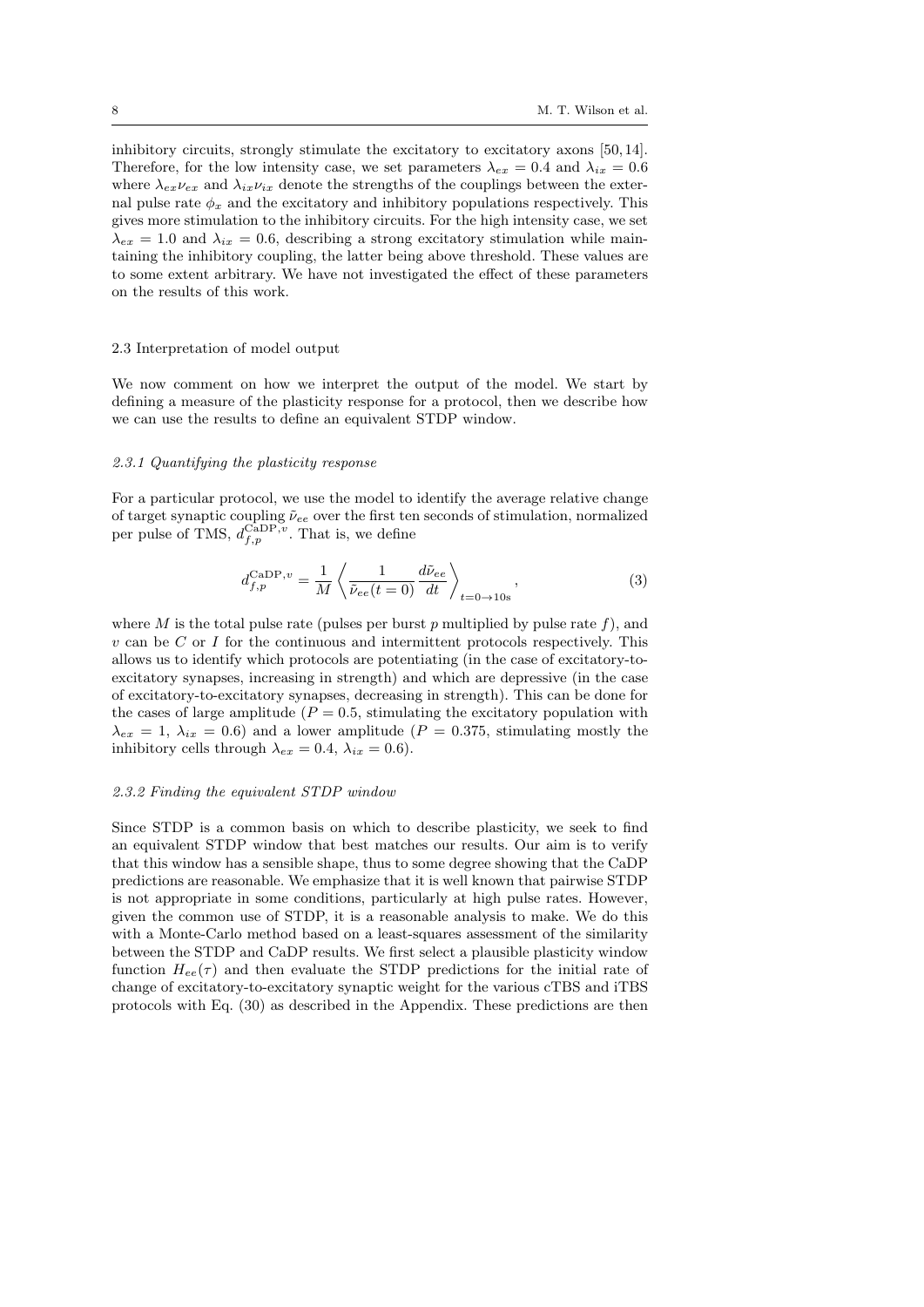rated against the CaDP predictions with a least-squares method. We define a scalar score-function S, for a given STDP function  $H_{ee}(\tau)$ , by:

$$
S[H_{ee}(\tau)] = \sum_{f,p} \left( d_{f,p}^{\text{CADP},C} - d_{f,p}^{\text{STDP},C} \right)^2 + \sum_{f,p} \left( d_{f,p}^{\text{CADP},I} - d_{f,p}^{\text{STDP},I} \right)^2, \quad (4)
$$

where the terms  $d_{f,p}^{\text{CaDP},v}$  are given by Eq. (3). The terms  $d_{f,p}^{\text{STDP},C}$  and  $d_{f,p}^{\text{STDP},I}$  are the equivalent measures for the STDP predictions for cTBS and iTBS respectively. Explicitly, we have

$$
d_{f,p}^{\text{STDP},v} = \frac{1}{M} \frac{dw_{ee}}{dt} \tag{5}
$$

where  $dw_{ee}/dt$  is given by Eq. (30) for the continuous  $(v = C)$  or intermittent  $(v = I)$  protocols respectively.

The score function  $S$  is a measure of how close the STDP predictions are to CaDP, when considered over the cTBS and iTBS modeled protocols. The Monte Carlo approach takes a trial  $Hee(\tau)$ , defined at various points  $\tau$ , modifies is slightly with small random changes at each point  $\tau$ , and then evaluates a new S. If the new S is lower than the original, the modified  $H_{ee}(\tau)$  is accepted, if not it is rejected. The process is repeated until S converges. The resulting  $H_{ee}(\tau)$  then gives an STDP window function that reproduces the CaDP predictions as well as possible. It is possible that the Monte Carlo simulations result in S being trapped in a local but not global minimum. We have not considered this point in detail, but have repeated the simulations several times from different starting  $H_{ee}(\tau)$  and recovered similar functions each time. We explore this further in Section 4 below.

# 3 Results

In order to assess the effects of a wide range of rTMS protocols, we evaluate results as a function of burst rate and pulses per burst. Since the model is nonlinear, we also consider two different intensities of pulses. We start by looking at the case of high-intensity pulses, and then consider lower-intensity stimulation.

We have modeled a range of different rTMS protocols by varying both the number of pulses within a burst (1 to 20), and the burst frequency (1 Hz to 20 Hz, in steps of 1 Hz). A pulse rate of 50 Hz is used, so that successive pulses within a burst are 20 ms apart. This is done for the cases of both cTBS and iTBS (ON for 2 s, OFF for 8 s). Although we use a range for frequencies that goes beyond that traditionally labeled as 'theta'  $(4 - 8$  Hz), we use the terminology cTBS and iTBS to denote the continuous and repetitive protocols at these frequencies.

We consider the variation in potentiation and depression across various burst rates and pulses per burst, and find the shape of the STDP window. We then look in more detail at where there is oscillation in synaptic weight, and a case where a very high-firing state occurs that may be related to seizure.

#### 3.1 High intensity pulses

We first consider the case of a high amplitude of stimulation. In order to model stimulation of excitatory axons, we have used  $P = 0.5$  with  $\lambda_{ex} = 1$  and  $\lambda_{ix} =$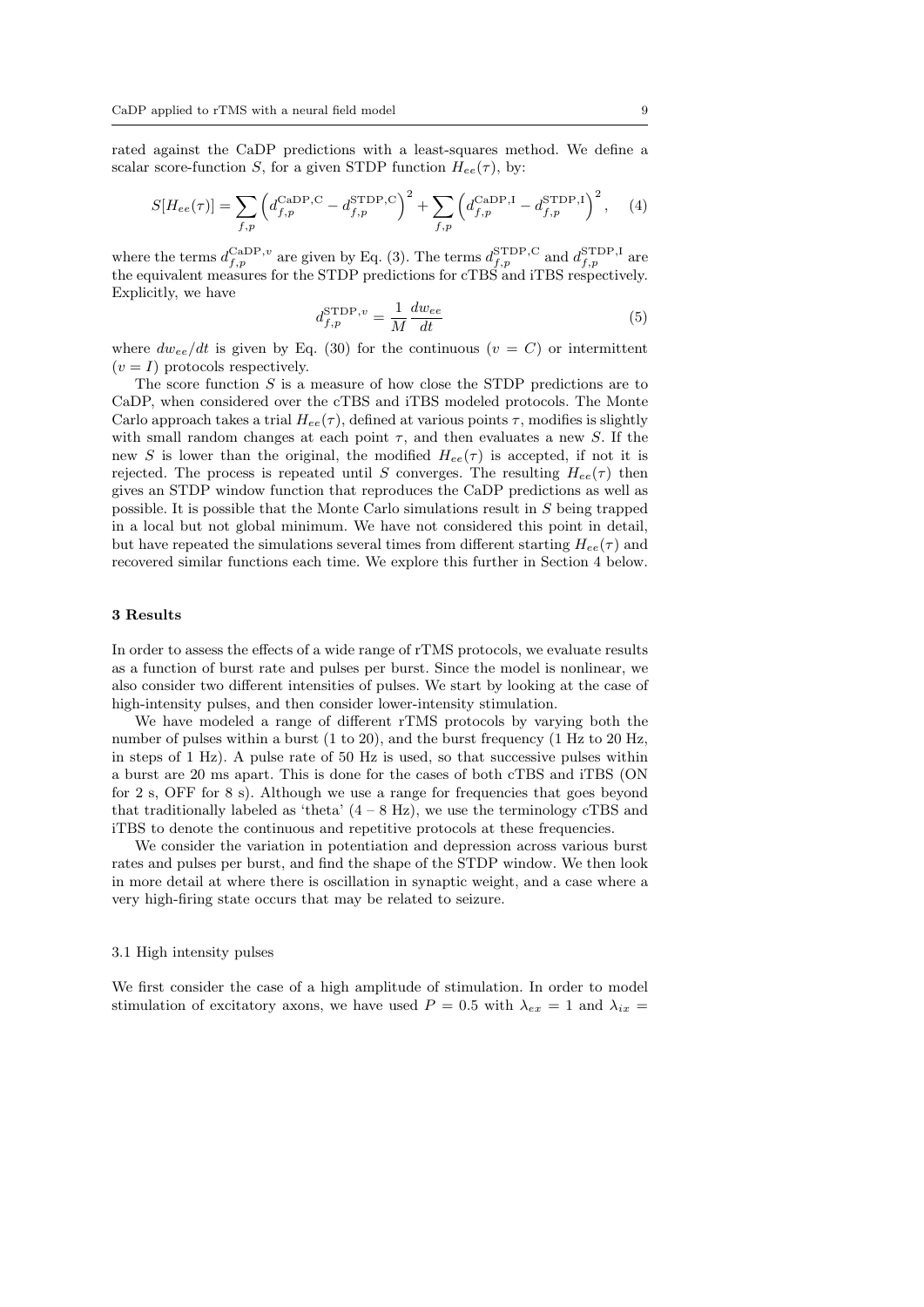0.6. This corresponds to a pulse at approximately motor threshold. The cases of cTBS and iTBS have been modeled with various burst frequencies and pulses per burst. Results are shown in Fig. 2. In part (a), the fractional change in target synaptic coupling  $\tilde{\nu}_{ee}$  per applied pulse, averaged over the first 10 s of cTBS stimulation, has been plotted against number of pulses per burst  $(x\text{-axis})$  and burst frequency  $(y\text{-axis})$ . Part (b) shows the equivalent calculation with STDP, optimized through Eq. (4) to be similar to part (a); the optimized  $H_{ee}(\tau)$  curve is shown in the inset. Part (c) shows the similar calculation of CaDP with iTBS; the equivalent calculation of STDP is shown in part (d). In the plots the thin dashed line shows the zero-contour, marking the boundary between LTP (yellow/red) and LTD (green/blue). Since the LTD is weak the blue shade is not present on the figure, but it is included on the color scale to give symmetry in the LTP and LTD scale. The solid black line denotes the limit of possibility for protocols above this, one burst will overlap the next burst. One can see that low numbers of pulses per burst tends to favor no change or LTD, whereas higher numbers result in LTP.

In the vicinity of the zero-plasticity contour, there are several protocols for which  $\tilde{\nu}_{ee}$  oscillates with time. This implies that a protocol may produce LTD or LTP depending on how long it is run. Protocols for which this occurs are contained within the area marked by the thick dashed line. This is an important prediction of the model and is discussed further in section 3.4 below.

#### 3.2 Low intensity pulses

Next we consider the case of lower intensity pulses. Here we have used  $P = 0.375$ with  $\lambda_{ex} = 0.4$  and  $\lambda_{ix} = 0.6$ , so mostly inhibitory neurons have been stimulated. Figure 3 shows the results, in a similar form to Fig. 2. Part (a) shows the case of CaDP with cTBS. Plasticity is represented by the fractional change in synaptic weight per pulse of the protocol. The equivalent calculation with STDP is shown in part (b), with the inset giving the  $H_{ee}(\tau)$  curve after optimization. Part (c) shows the results of the CaDP calculation with iTBS, and part (d) the equivalent with STDP. The area within the thick dashed lines on the CaDP plots (a) and (c) shows the region over which plasticity is oscillatory. The plots are similar to the equivalent plots of Fig. 2 but the difference between cTBS and iTBS is more pronounced, with the majority of cTBS protocols being depressive and many of the iTBS protocols being strongly potentiating especially at high burst rates with many pulses per burst.

In order to verify consistency in the predictions of the equivalent STDP window, we (a) have carried out the Monte Carlo calculation using two different time windows, and (b) have carried it out many times from different starting points with different random number sequences. Results are shown in Fig. 4 part (a), for the time windows, and (b) for the different simulations.

#### 3.3 Details of iTBS effects

To allow some analysis of the differences between cTBS and iTBS protocols, we show the time series results for calcium concentration and target synaptic plasticity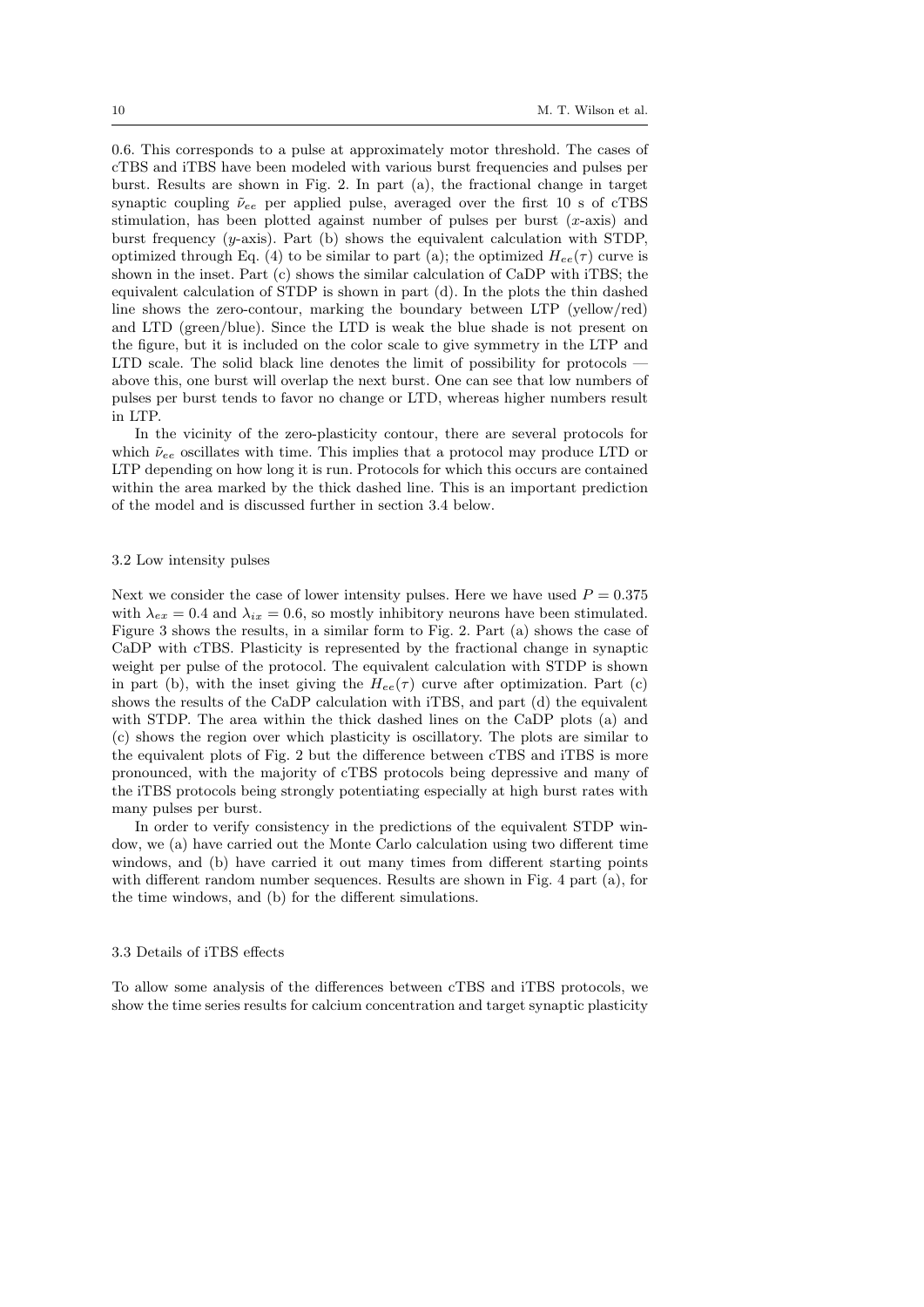

Fig. 2 Color online: A plot of the initial plasticity (average fractional change in  $\tilde{\nu}_{ee}$  per TMS pulse) of different rTMS protocols for CaDP and STDP, with a high amplitude of stimulation. (a) Predictions of CaDP for cTBS. The axes denote the number of pulses per burst (x-axis) and the burst frequency (y-axis). The plasticity of an excitatory-to-excitatory synapse is indicated by the color, and shown as the relative (fractional) change in  $\tilde{\nu}_{ee}$  averaged per pulse of the TMS protocol over the first 10 s of the protocol. The thin dotted line marks the boundary between initial facilitation (yellow and red) and depression (green). The area within the thick dashed line, in the vicinity of the zero-contour, denotes a region where the plasticity oscillates in time — i.e. where the end effect (LTP or LTD) is dependent on the length of time of stimulation. (b) Predictions for STDP for cTBS, with details equivalent to (a). Inset: The STDP response function  $H_{ee}(\tau)$  that best matches the CaDP responses, shown as the fractional change in synaptic weight as a function of the time difference between a postsynaptic and presynaptic event. (c) Predictions for CaDP for iTBS. (d) Predictions for STDP for iTBS.

for the cases of a cTBS protocol (at 5 Hz with three (50 Hz) pulses per burst at high intensity) and an equivalent iTBS protocol with a 2 s ON time and 8 s OFF time. Results are shown in Fig. 5. The iTBS protocol results in a net potentiation due to the calcium concentration rising to high levels in the first pulse of a sequence. The cTBS protocol gives depression, since calcium levels remain moderate. We discuss this further in Section 4 below.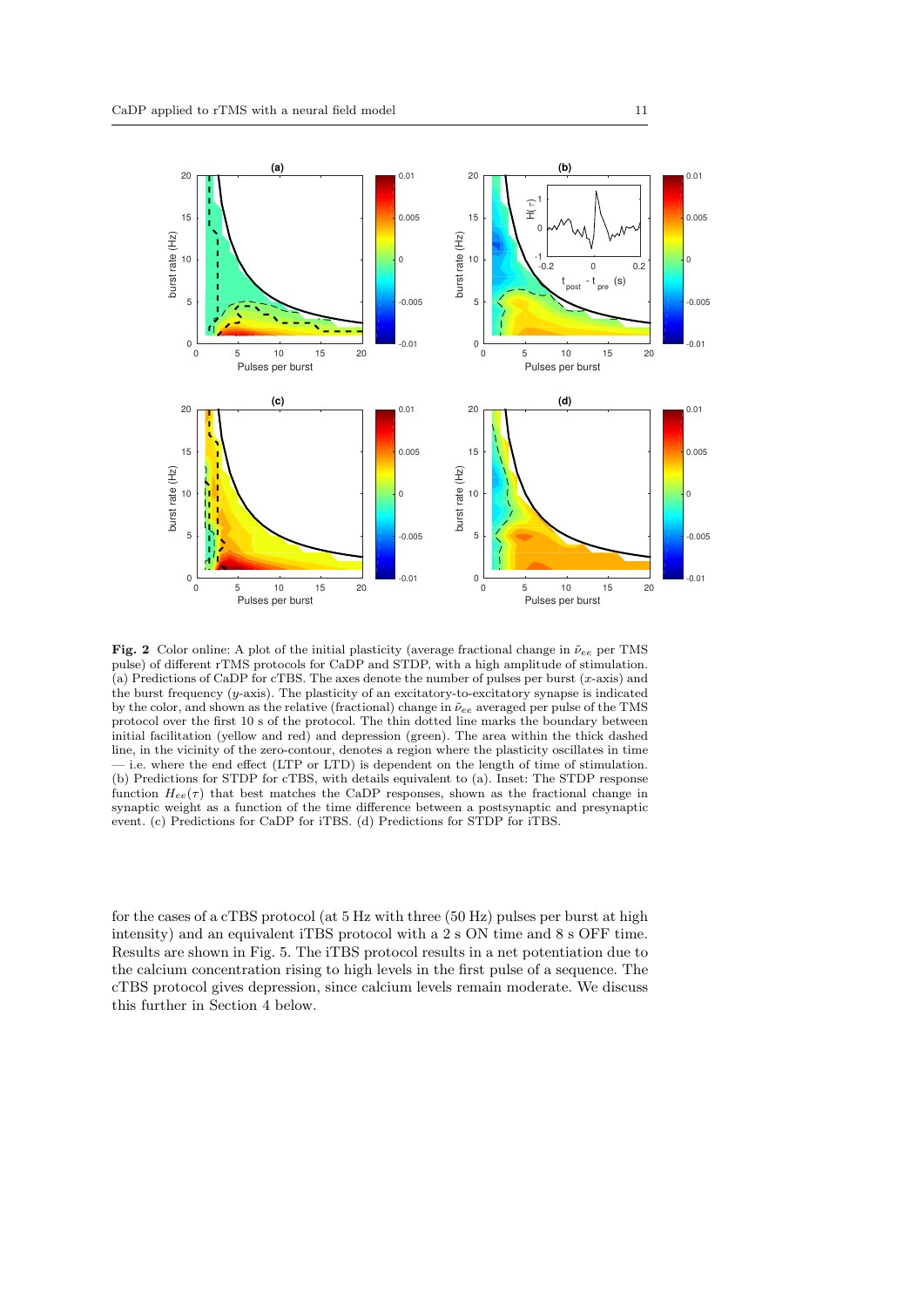

Fig. 3 Color online: A plot of the initial plasticity (average fractional change in  $\tilde{\nu}_{ee}$  per TMS pulse) of different rTMS protocols for CaDP and STDP, with a low amplitude of stimulation. Axes are as defined in Fig. 2. (a) Predictions of CaDP for cTBS. (b) Predictions for STDP for cTBS, with details equivalent to (a). Inset: The STDP response function  $H_{ee}(\tau)$  that best matches the CaDP responses. (c) Predictions for CaDP for iTBS. (d) Predictions for STDP for iTBS.

#### 3.4 Oscillations

To exemplify the situation where there are oscillations, we have chosen one particular protocol (cTBS, high amplitude, 6 pulses per burst, repeated at 6 Hz) and shown results in more detail. Figure 6 shows the situation. Part (a) shows the mean soma potential (relative to its equilibrium value) as a function of time, over the first two seconds. The effect of both the individual pulses and the bursts is evident. Part (b) shows the resulting intracellular concentration of calcium. The main plot shows how it changes over 200 s; the inset shows it over a timescale of 2 s. One can see two timescales for oscillation — first, over the burst time of (0.2 s), second over a much longer timescale, around 1 minute. Part (c) shows how the target synaptic coupling  $\tilde{\nu}_{ee}$  changes over this time. The longer timescale is clearly evident here. Finally, part (d) gives the equivalent result in synaptic coupling  $\nu_{ee}$  at that time — its response is slower than  $\tilde{\nu}_{ee}$  but the oscillations are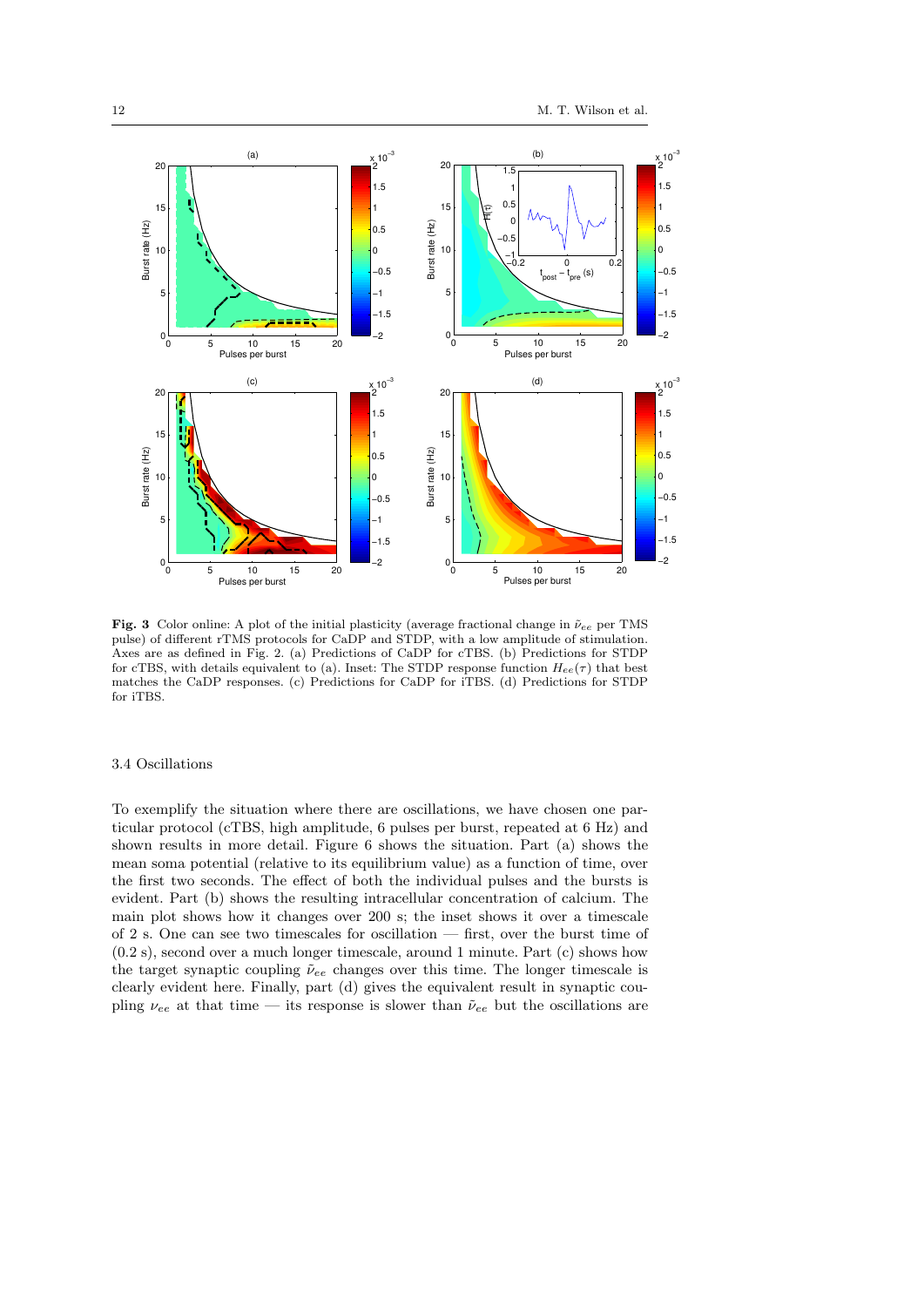

Fig. 4 Color online: (a) The best-fit  $H_{ee}(\tau)$  STDP curve for the case of a low intensity pulse as found by a Monte Carlo method over two different domains, −0.16 → 0.16 s (blue, solid) and  $-0.3 \rightarrow 0.3$  s (black, dashed). (b) The results for  $H_{ee}(\tau)$  for arising from seven different starting points for the STDP curve (gray lines), and their mean (black line).

clearly evident. Hence, overall, the change in synaptic strength depends on the length of the protocol.

## 3.5 High-firing state

Some highly potentiating protocols, if run for sufficient time, result in a sudden transition in mean firing rate  $Q_a$  to an unreasonably high value. One might interpret this as a seizure state. Figure 7 shows the situation for an example case (cTBS, high intensity, 6 pulses per burst, repeated at 3 Hz). Part (a) shows the mean soma potential. At around 80 s into the protocol (shown in the inset), the soma potential transitions to an elevated state from which it does not return;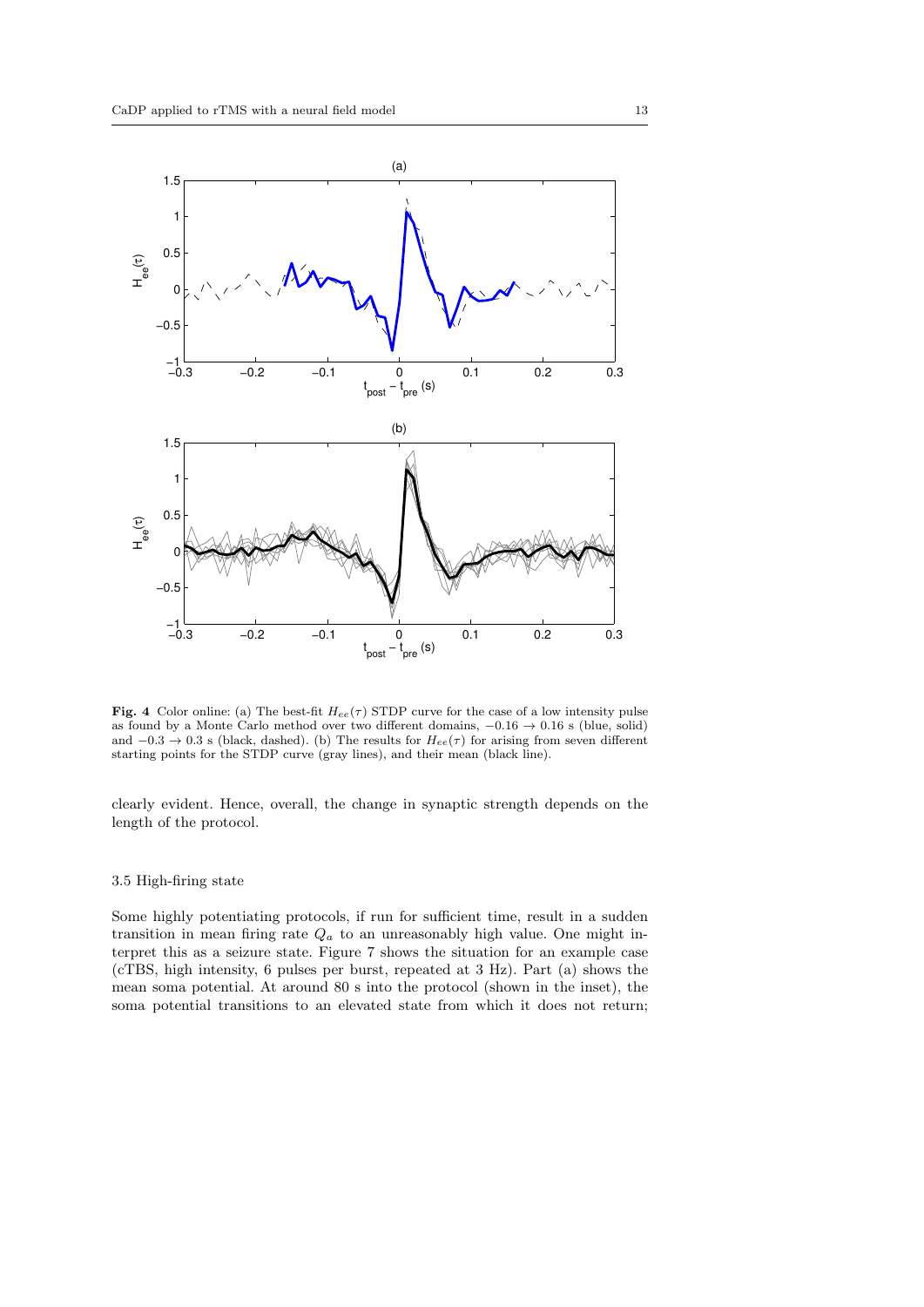

Fig. 5 A plot distinguishing the effects of the cTBS and iTBS protocols. (a) The calcium concentration for cTBS (gray) and iTBS (black) protocols as a function of time. (Three pulses per burst at 50 Hz, at 5 bursts a second. iTBS ON time is 2 s, OFF time is 8 s.) (b) The results of part (a) on an expanded time scale showing the vicinity of the second ON period of the iTBS sequence. (c) The target synaptic coupling as a function of time for cTBS (gray) and iTBS (black). (d) The results of (c) on an expanded time scale in the vicinity of the second ON period of the iTBS sequence.

indeed, the mean soma potential increases with time. The corresponding mean firing rates move from an average of 22  $s^{-1}$  to close to maximum. This may be representative of a seizure; however, we note that the model has no mechanism by which the seizure can end. Parts (b), (c), and (d) show the equivalent time variation of the intracellular calcium concentration, target synaptic coupling, and synaptic coupling, respectively.

## 3.6 Different normalizations

Figures 2 and 3 show results that have been expressed per pulse of rTMS. This allows us to compare different protocols with equal numbers of pulses, on a roughly equal footing. However, it is possible to look at other normalizations; e.g., per clock time of the protocol or per burst of rTMS. The former is of relevance to the subject or patient — a shorter total treatment time is less unpleasant. The latter may be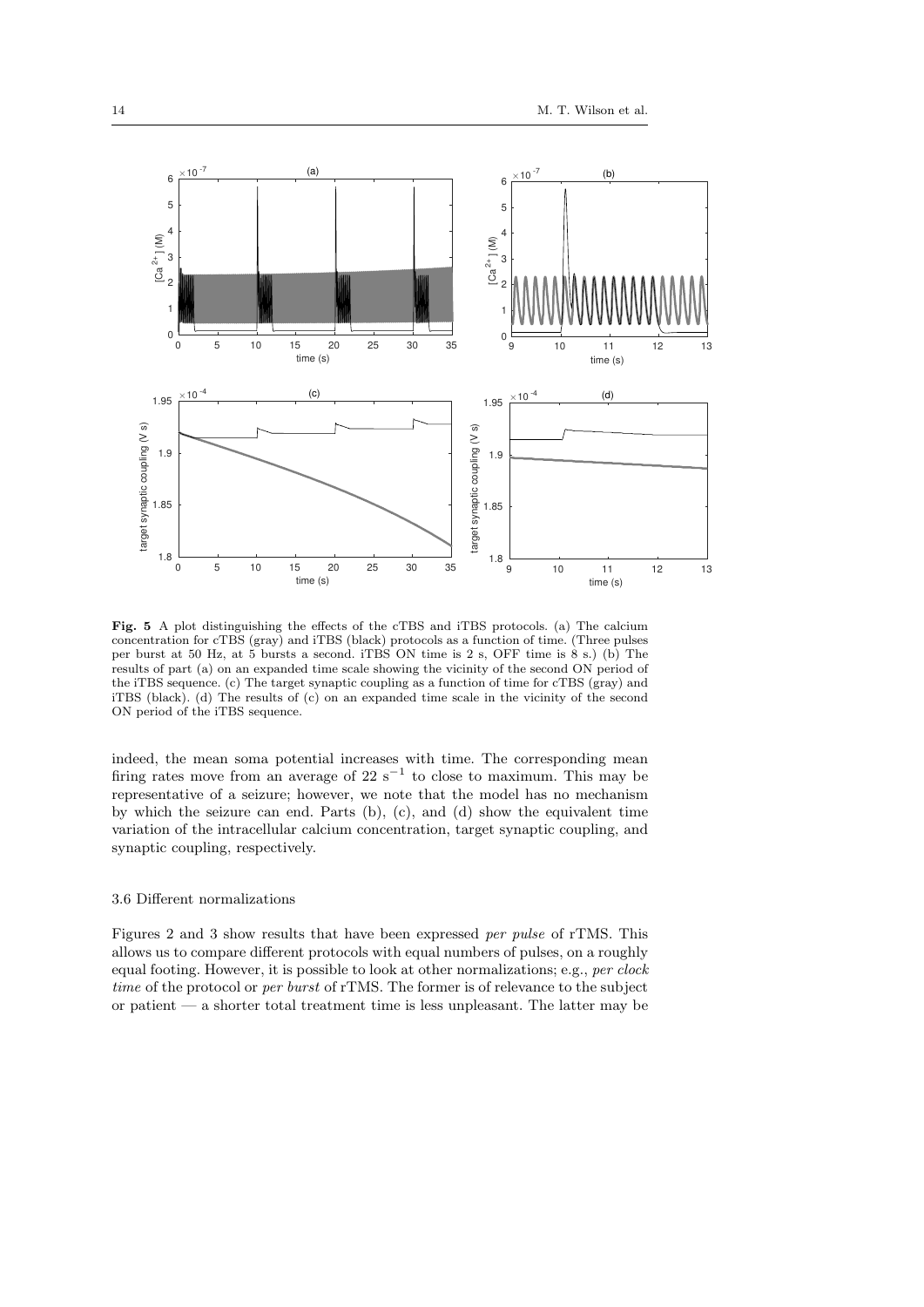

Fig. 6 An example protocol (cTBS, 6 Hz, 6 pulses per burst, high intensity) showing an oscillating plasticity. (a) The mean excitatory soma potential  $V_e$  as a function of time over the first two seconds. (b) The calcium concentration (moles per litre) over time. Small oscillations are evident over a timescale of order 50 s. The inset shows the same plot over the first two seconds. (c) The target synaptic coupling  $\tilde{\nu}_{ee}$  against time, clearly showing oscillations in strength. These oscillations eventually settle. (d) The synaptic coupling  $\nu_{ee}$  against time.

particularly useful for interpreting results, since experimentally the time between bursts rather than the number of pulses in a burst is often a key determinant of plasticity. A further normalization would be per energy deposited which would be useful from a safety viewpoint. Assuming that the energy deposited is roughly proportional to the number of pulses times the amplitude of a pulse squared, the shape of the resulting figure would follow that of the per pulse plots of Figs. 2 and 3. To illustrate the different normalization possibilities, Fig. 8(a) and (b) show the results of Fig.  $2(a)$  (the cTBS case) but normalized *per second* and *per burst* respectively. We note that in (a) in particular, the potentiating protocols give roughly equivalent potentiation per unit time. The most appropriate choice of normalization for such a plot will depend upon the purpose for which the results are used.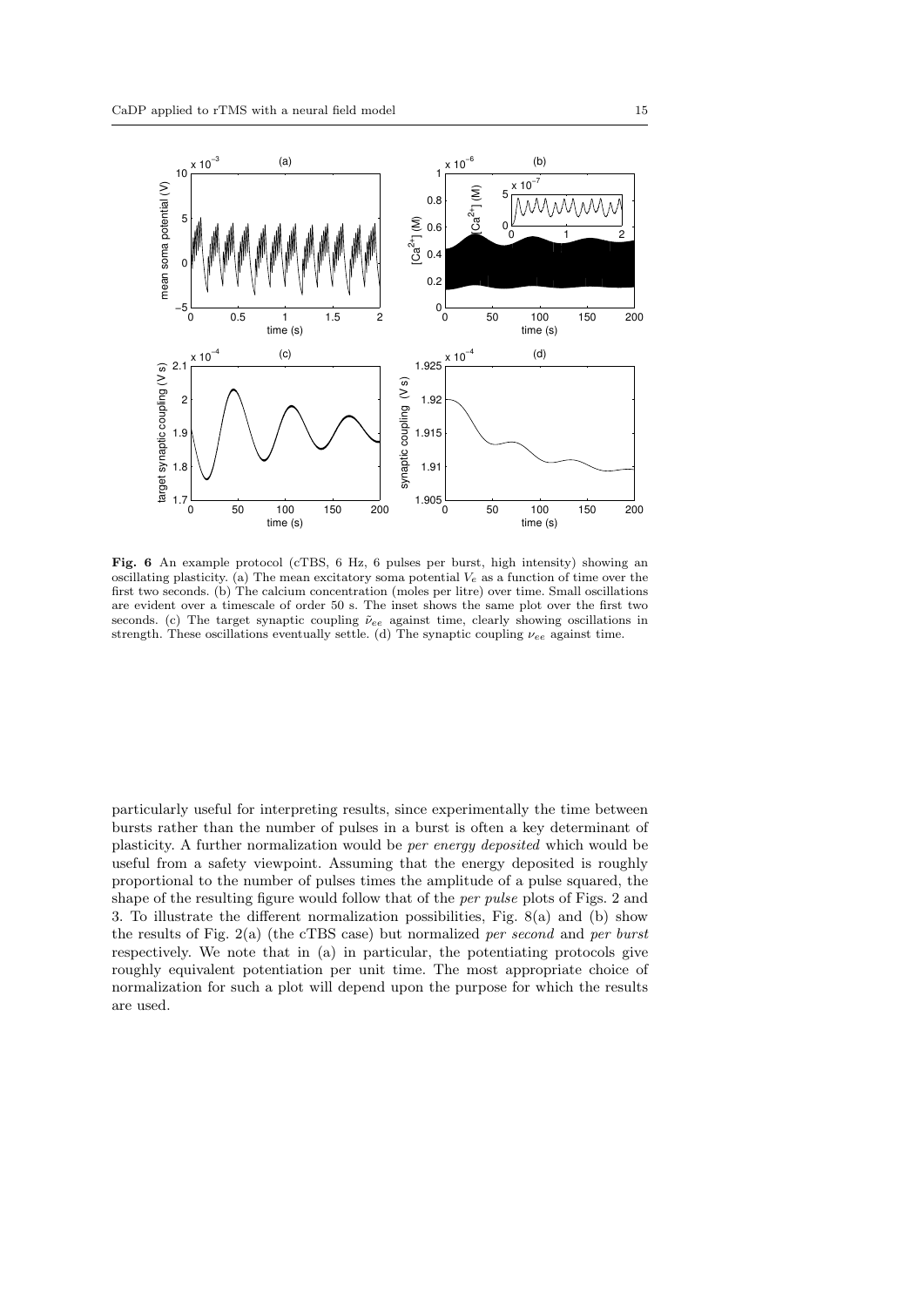

Fig. 7 An example protocol (cTBS, 3 Hz, 6 pulses per burst, high intensity) showing a highfiring rate emerging. (a) The mean excitatory soma potential  $V_e$  as a function of time. The inset shows the transition to the high-firing state in more detail. (b) The calcium concentration over time. (c) The target synaptic coupling  $\tilde{\nu}_{ee}$  against time. (d) The synaptic coupling  $\nu_{ee}$ against time.

### 4 Discussion

4.1 Direction of weight change depends on details of the TMS protocol

First, let us consider the general form of the results. In both the high-intensity (Fig. 2) and low-intensity (Fig. 3) cases, protocols can give either potentiation or depression, depending upon the pulses per burst or burst rate and whether the protocol is continuous or intermittent. In some cases, particularly where the initial effect on plasticity is close to zero, plasticity predicted by CaDP can oscillate and the final effect can depend on the length of time for which the protocol is run. Some protocols, especially those that are highly potentiating, can result in a highfiring state when modeled with CaDP. Experimentally, iTBS is widely considered to give rise to LTP and cTBS to LTD [21] but a range of effects are possible [19]. In particular, high frequency  $($ >5 Hz) stimulation often increases cortical excitability whereas low frequency stimulation (∼1 Hz) lowers it [14]. The model predictions of Fig. 2 and 3 indicate generally strong potentiation for iTBS and either LTP or LTD for cTBS, depending particularly on burst rate. However, the boundary between LTP and LTD depends significantly on the nature of the stimulation (primarily of excitatory axons in Fig. 2 and primarily of inhibitory neurons in Fig. 3), which complicates the comparison. This may explain some of the confusion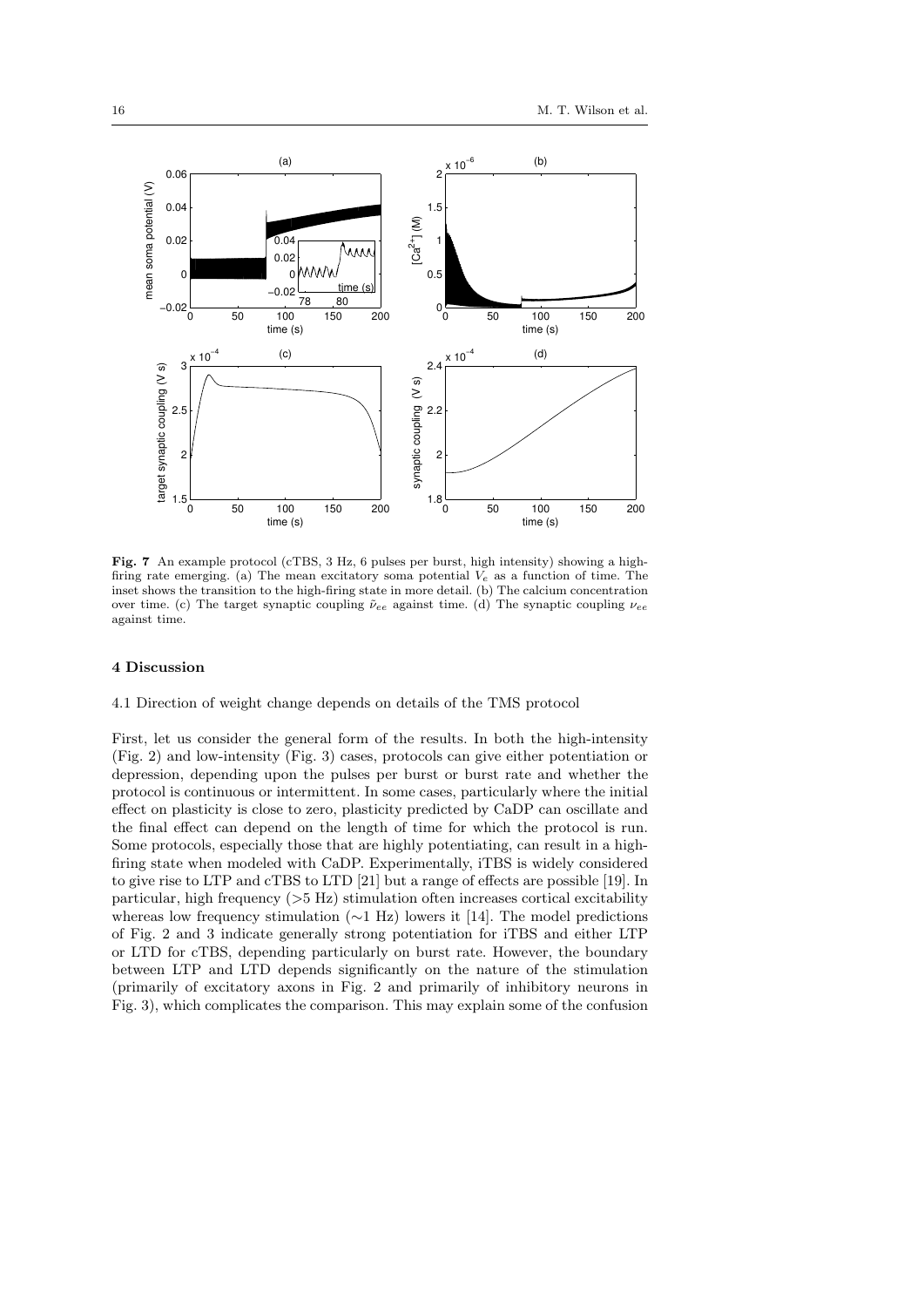

Fig. 8 Color online. (a) A plot of the initial plasticity (average fractional change in  $\tilde{\nu}_{ee}$ per second) for different cTBS protocols using CaDP, with a high amplitude of stimulation, normalized per unit time. The units of the color scale are  $s^{-1}$ . (b) A plot of the initial plasticity normalized per burst (i.e. average fractional change in  $\tilde{\nu}_{ee}$  per burst) for the same protocols. The units of the color scale are per burst.

in the literature, where relatively few protocols have been studied in detail. These correspond to isolated points on Figs 2 and 3 and therefore the general form of these plots is largely unexplored experimentally.

# 4.2 CaDP applied to rTMS produces a realistic STDP window

The insets of Fig. 2(b) and Fig. 3(b) show the resulting best-fit STDP  $H_{ee}(\tau)$ curves, for the high- and low-intensity stimulation respectively. We note that both curves are quite plausible, with a region of depression when  $t_{\text{post}} < t_{\text{pre}}$ , (i.e., the postsynaptic cell fires before the presynaptic cell), but with strong potentiation when  $t_{\text{post}}$  is slightly larger than  $t_{\text{pre}}$  (i.e., the postsynaptic cell fires very soon after a presynaptic event). In both cases, there is also a small region of LTD when  $t_{\text{post}} - t_{\text{pre}}$  is larger (approximately 70–80 ms), in agreement with Graupner and Brunel's assessment of the effective STDP window for a paired pulse stimulus with CaDP [16]. The position of this second LTD window is rather later than the positions found experimentally by Nishiyama et al. [29] and Wittenberg & Wang [63], 20 ms and 40 ms respectively. We note that the cell dynamics parameters  $\alpha_{ab}$ and  $\beta_{ab}$  in particular can affect the position of the window. It is noteworthy that the small amplitude of this second LTD window, in agreement with experiment, arises from an implementation of CaDP based on early theories, e.g., [47, 48], as opposed to the more elaborate later theories, e.g., [49, 15]. The vertical scale of the insets on Fig. 2(b) and Fig. 3(b) is the relative change in synaptic weight per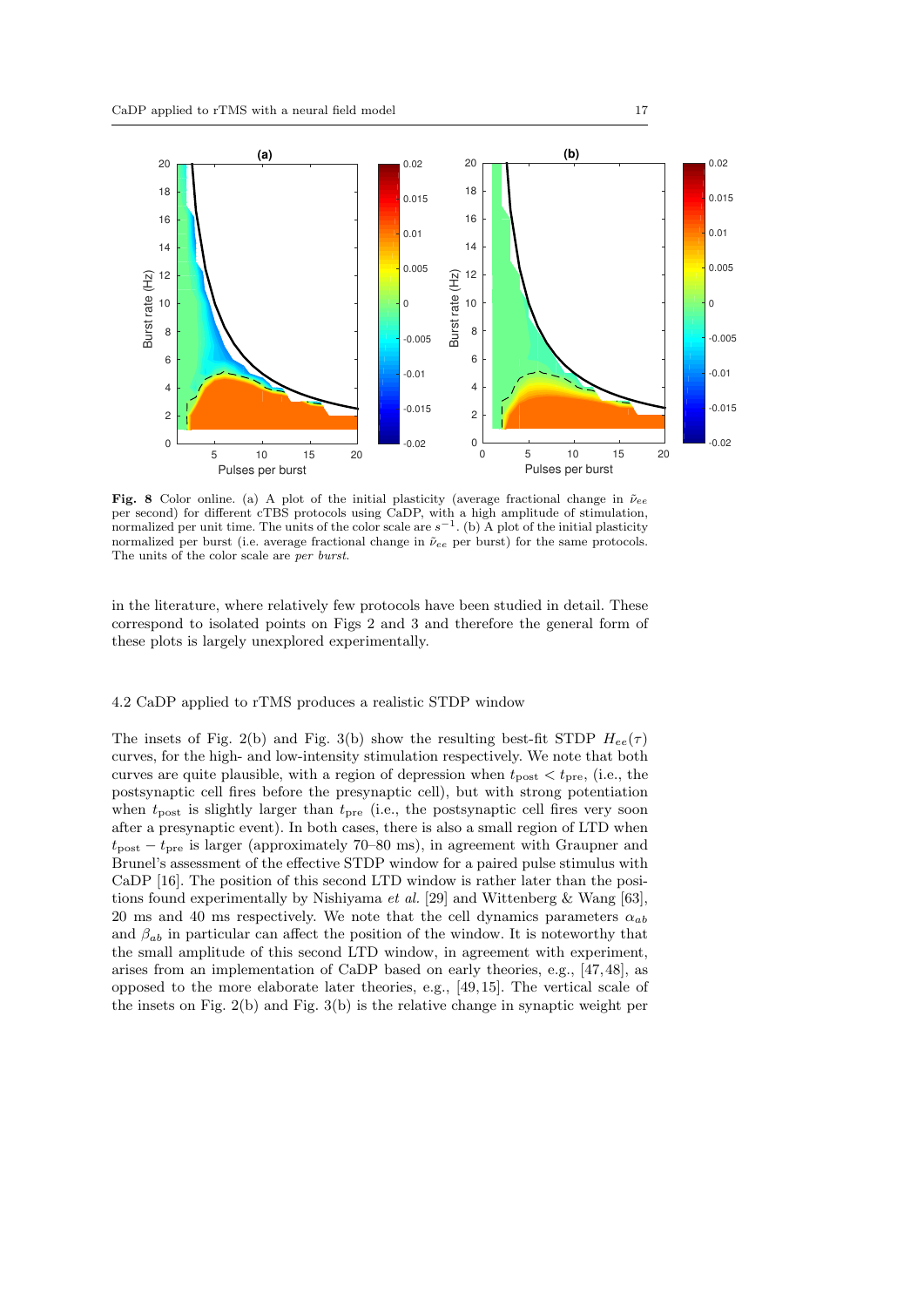postsynaptic pulse, and this is only a little larger in magnitude to the STDP curve produced by Bi and Poo [2]. The shape of the curve is insensitive to the size of the time domain used to describe  $H_{ee}(\tau)$  in the Monte Carlo simulation. In Fig. 4(a) we see, for the low intensity case, the results for  $H_{ee}(\tau)$  on two different time domains, specifically  $-0.16 \rightarrow 0.16$  s and  $-0.30 \rightarrow 0.30$  s. The two curves match over the smaller domain, while the results from the larger domain show the function  $H_{ee}(\tau)$  decays to zero at both large positive and negative  $\tau$ , indicating zero plasticity when the pre- and postsynaptic pulses are far apart in time. Moreover, different, starting points for the Monte Carlo simulations recover similar curves. Figure 4(b) shows for the low intensity case seven different results arising from different starting points, in addition to their mean. All produce curves that are similar in shape, consistent with the Monte Carlo simulation being robust to the initial starting point.

This work therefore gives further evidence that a low-level description of plasticity, such as CaDP, leads to the well-known phenomenological STDP description [23, 46, 16], at least for the protocols considered here. It is known that, at high firing rates, STDP is too simplistic; the effects of successive spikes cannot be considered a superposition of the effects of all the pre- and postsynaptic spike pairs [46, 59, 34, 9, 44]. Indeed, CaDP simulations (results not shown) of protocols in which pulses are applied 5 ms apart (as opposed to the 20 ms for Figs 2 and 3) could not be reproduced by the Monte Carlo method using pairwise STDP. Triplet methods such as that described by Pfister and Gerstner [34] can recover and STDP description for high firing rates and map it to a Bienenstock-Cooper-Munro scheme. Rubin et al. have shown how CaDP can describe STDP triplet results from hippocampal cultures [44]. However, such descriptions are beyond the scope of this paper.

#### 4.3 Synaptic coupling can oscillate with time

The CaDP approach to plasticity can predict oscillations in synaptic weight, as exemplified in Fig. 6. Part (c) shows that in this case the target synaptic coupling varies by around 10% in response to protocols of various lengths. Moreover, the overall response could be either potentiating or depressing, depending upon the length of time for which it is run [14]. This makes comparison on the basis of just burst rate alone, which is common in the early literature, insufficient for interpreting rTMS effects.

### 4.4 The OFF time in iTBS is critical for achieving potentiation

Let us consider the differences between the continuous and intermittent protocols. The two can have markedly different effects, as exemplified in Fig. 2 parts (a) and (c), for cTBS and iTBS respectively. With the cTBS and iTBS protocol of Huang et al. [21], namely 3 pulses per burst repeating at 5 Hz, the cTBS results initially in depression whereas the iTBS (2 s ON, 8 s OFF) gives an initial potentiation. Figure 5(a) and (b) shows this effect in CaDP through plots of calcium concentration and target synaptic coupling  $\tilde{\nu}_{ee}$  respectively for the Huang *et al.* protocols for cTBS (gray) and iTBS (black). Parts (c) and (d) focus on the time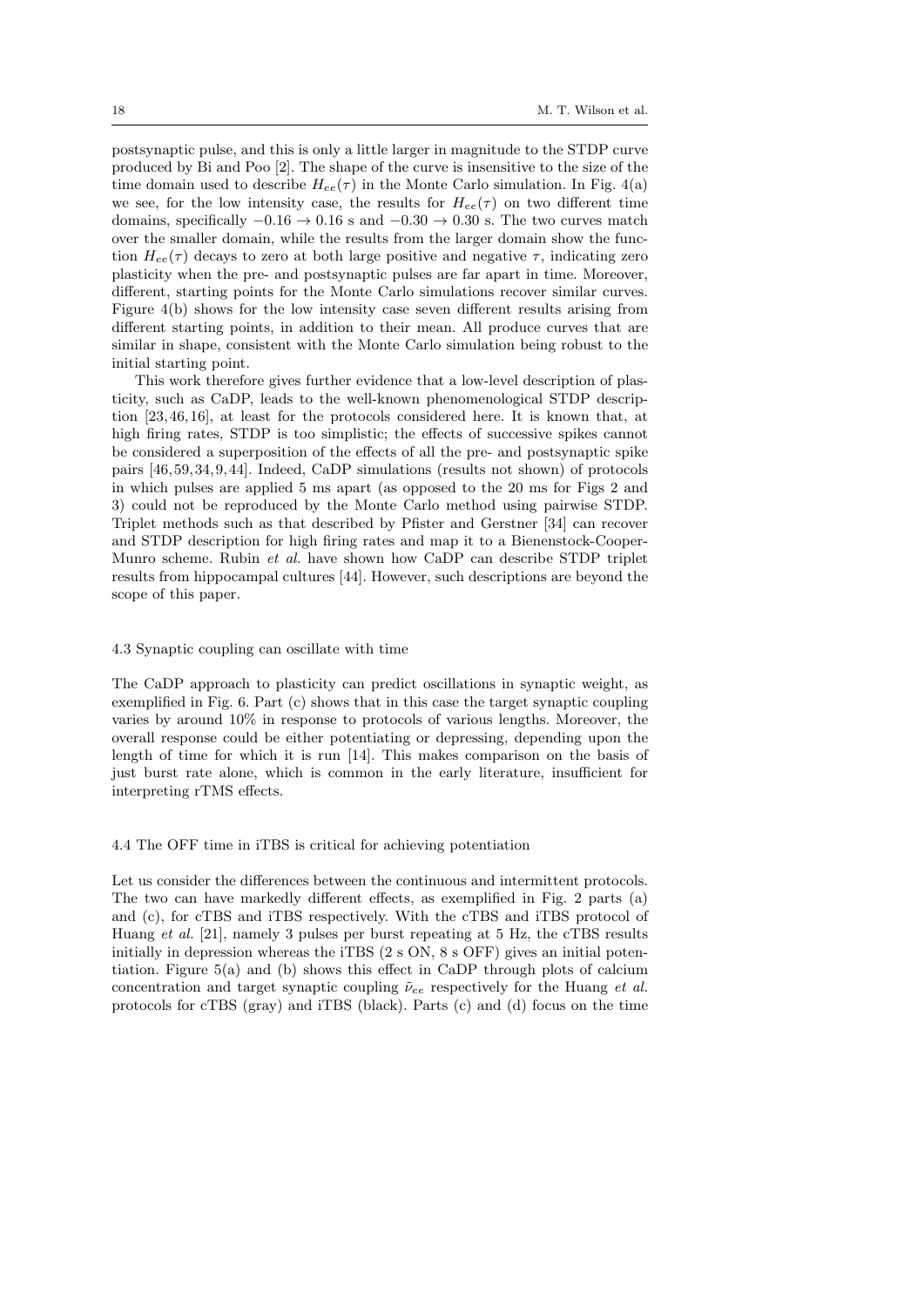between 9 and 13 seconds, which includes 1 s before and after the second iTBS ON time at 10-12 seconds.

Here, we see that the first burst of an ON period drives the calcium to a high level. This causes potentiation. Subsequent bursts do not drive calcium to such high concentrations. This medium level of calcium gives an overall depressive effect. The effectiveness of the first burst arises from a lack of inhibition at this time. A stimulating burst drives excitatory cells which then in turn drive the inhibitory population, but with a delay. The calcium concentration can initially rise to high levels before inhibitory responses bring down the overall firing rates and therefore calcium production. The OFF time is therefore crucial to ensure that the network remains highly excitable when receiving its first burst in the ON period of an iTBS sequence. Indeed, Hamada et al. discuss the importance of inhibitory effects for plasticity from an experimental perspective [19].

We emphasize that, per burst, changes in synaptic coupling strength are small; several bursts are required to give a substantial change.

An example of the strong potentiation of this form is seen with quadripulse protocols [18, 20, 56]. In the QPS5 protocol, a burst of four pulses 5 ms apart was applied once a second [56]. The experimental result gave strong interhemispheric potentiation.

#### 4.5 Amplitude and manner of stimulation affects synaptic coupling changes

The manner of stimulation affects results. The two cases we have looked at are a high-intensity pulse (around motor threshold), and a lower-intensity pulse (subthreshold). It is unclear how to relate quantitatively the machine output as considered by a TMS operator to the amplitude of a pulse within the model. Possibly this could be done by comparing modeled and measured electroencephalographic data following application of many pulses of TMS; the amplitude within the model would be adjusted to give the best fit to the measured data. We have assumed the high-intensity pulse as mostly stimulating the excitatory-to-excitatory axons, whereas the low-intensity pulse preferentially stimulates the inhibitory cells over the excitatory cells. From a modeling perspective, since the spectrum of the resultant activity is dependent greatly on the strength and dynamics of the feedback loops, the manner of stimulation is less important for the determination of qualitative effects. For cTBS, low burst rates and high numbers of pulses per burst give potentiation; for iTBS, low pulses per burst give depression, high pulses per burst leads to potentiation. However, quantitatively, the size of the effect is smaller for the low-intensity stimulation. (Note the difference in the range of the color scale in Figs 2 and 3.)

# 4.6 High-firing states can be activated by rTMS

We note that some protocols appear to be strongly potentiating, particularly with large numbers of pulses per burst. The simulation can move to a high-firing state; an example is shown in Fig. 7. This we interpret as a seizure state — characterized by a sustained high soma potential and consequently high firing. It is well known that there is a risk of seizure with TMS, particularly for strongly potentiating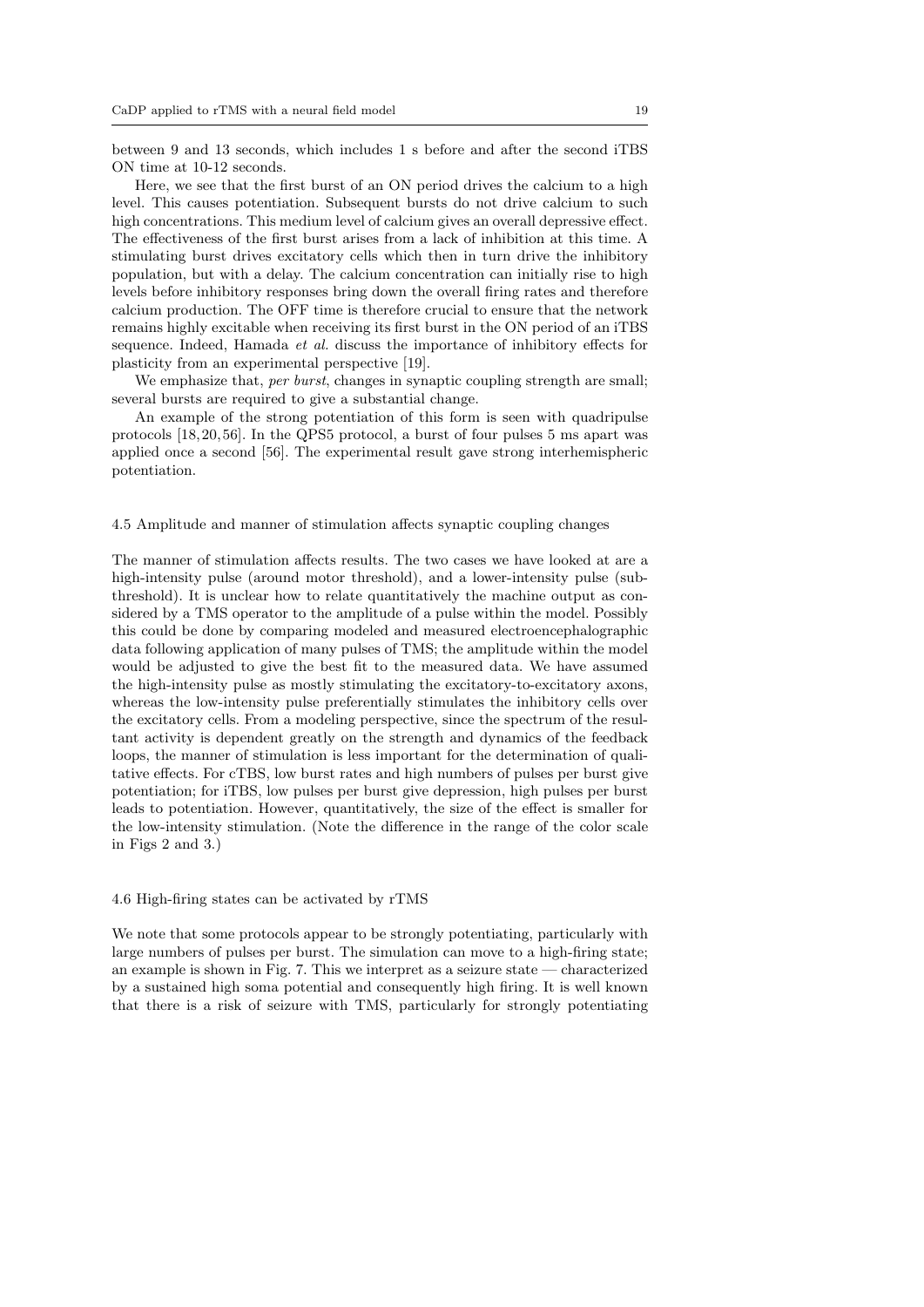protocols [30]. High burst rates and high numbers of pulses per burst are typically not applied experimentally for this reason. However, the potentiating effect of the first burst in a series, e.g., in iTBS or QPS5 [56], suggests that even low burst rates can be highly potentiating and that, if coupled with high stimulus intensities, could induce seizures. We note that in the model there is currently no mechanism by which the seizure can end (e.g., hypoxia); once in this state the simulation does not move from it even when the stimulation is removed. It may be possible to use modeling with appropriate consideration of delay terms  $\tau_{ab}$  to predict which protocols are safe to apply experimentally, by quantifying signatures of impending seizures.

## 4.7 Assumptions and Limitations

In this work we have emphasized plasticity as the mechanism for changes in evoked response under rTMS. While this has been the predominant mechanism discussed in literature there is increasing evidence that it cannot be the sole effect  $-$  for example evidence for changes in cortical excitability and gene expression have also been discussed [32]. Since experiments to measure plasticity during rTMS are difficult and costly, modeling can play a significant role in describing to what extent calcium-dependent plasticity is capable of describing more easily measured outcomes.

The model used is a field-based model, describing volume averaged effects such as mean firing rates, mean axonal pulse rates, and mean calcium concentration. It cannot quantify changes in individual synapses, but does preserve temporal correlations in these quantities. Thus plasticity effects of spike timings, realized for example through back-propagating action potentials, are implicitly captured. The mathematical details have been presented previously by Robinson [37] for the case of spike-timing dependent plasticity and Fung and Robinson [12] for the case of calcium dependent plasticity.

While many parameters of the model are tightly constrained on biophysical grounds, there are some that are less certain. Notably, the mapping from an experimental stimulation amplitude (e.g. percent resting motor threshold) to values of the external couplings  $\lambda_{ex}$  and  $\lambda_{ix}$  is uncertain. We have selected values based on the relative extent to which excitatory and inhibitory populations are excited under different amplitude stimulation, but have not investigated how these affect results.

# 4.8 Conclusion

To conclude, we have modeled the plasticity changes due to rTMS using calcium dependent metaplasticity within a two population nonlinear neural field model of brain dynamics. The model allow for variability in intensity and target of stimulation. Changes to synaptic strengths can be positive or negative, depending on the protocols used. They can also depend on the length of time which a protocol is run for. The model also captures the potential for highly potentiating protocols to cause seizure. A realistic STDP window can be generated from the results. The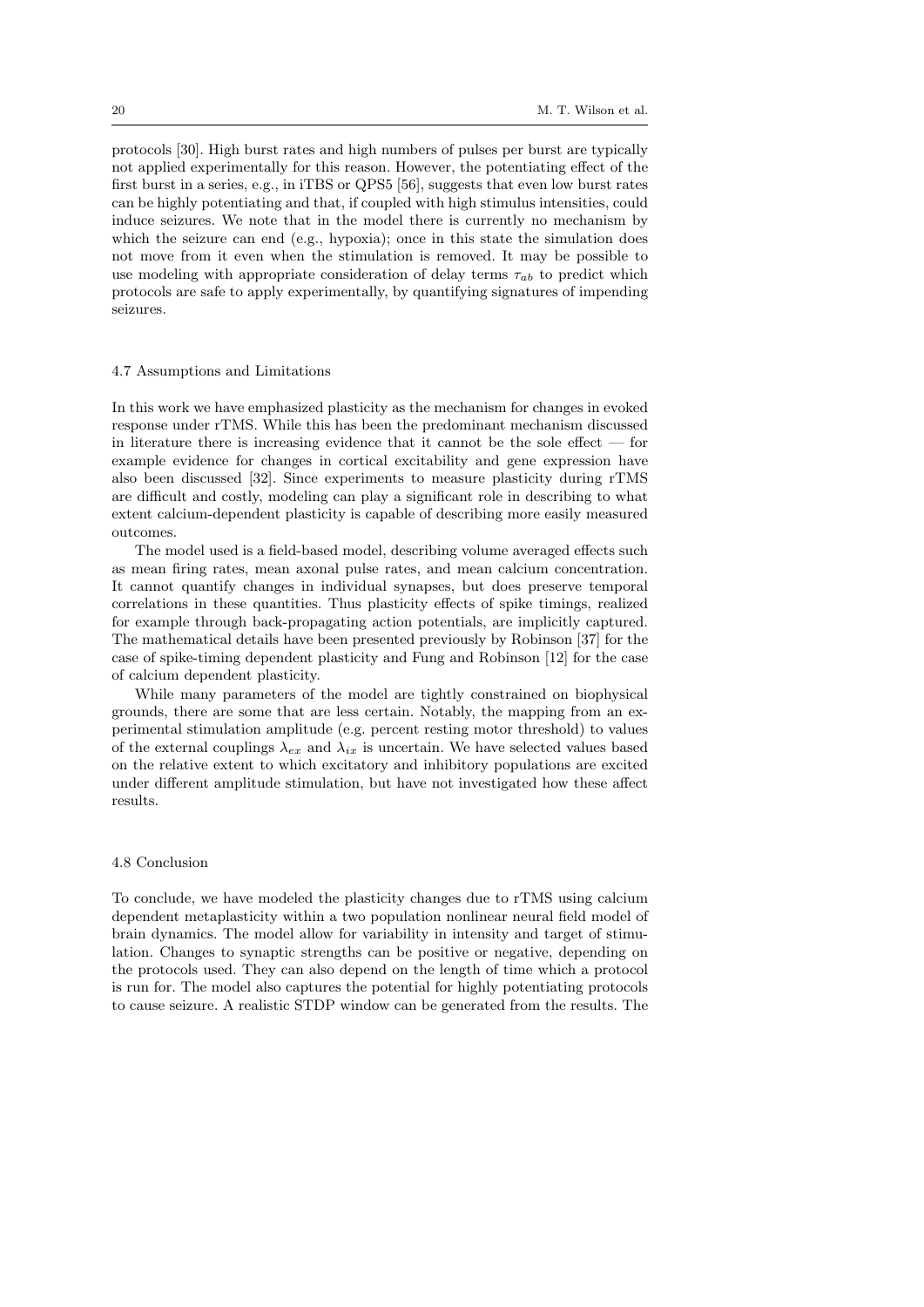role of the iTBS OFF time in producing potentiation through high levels of intracellular calcium has been elucidated. However, we must remark that the modeling has used several simplifying assumptions. In particular, we have not considered the thalamus. The corticothalamic feedback loop is known to be important where frequencies of oscillation are around 10 Hz, due to the resonances between cortex and thalamus [39,40], and is significant in determining whether a cortical system will exhibit a seizure state [37]. This feedback loop will be added in future modeling studies. Additionally, we have not modeled spatial effects explicitly. However, the potential to do this is included in the model, and it is a topic of future work.

Acknowledgements MTW thanks the University of Waikato Research Trust Competitive Fund for financial support. JS was supported by the Neurological Foundation (grant 1128- PG) and the University of Otago (research grant 0114-0315). JNJR received support from a Rutherford Discovery Fellowship from the Royal Society of New Zealand. PAR received funding from the Australian Research Council Center of Excellence for Integrative Brain Function (ARC Laureate Fellowship Grant CE140100007) and by ARC Grant FL1401000225.

#### Appendix

#### The neural field model

We use the well-established neural field model of Robinson *et al.* [39,38]. This model uses the average soma potentials, neural firing rates and axonal pulse rates as its key variables. It is nonlinear since the response of a cell to incoming synaptic events is nonlinear. For completeness, we present the model briefly here, before moving on to consider how synaptic plasticity is incorporated [12,13].

We look at the mean soma potential  $V_a$  of neurons of type  $a$   $(a = e \text{ or } i \text{ for } a$ excitatory and inhibitory neuronal populations respectively) at a position r and time t. The soma potential is a result of contributions from incoming postsynaptic potentials (PSPs):

$$
V_a(\mathbf{r},t) = \sum_b V_{ab}(\mathbf{r},t),\tag{6}
$$

where  $V_{ab}(\mathbf{r},t)$  is the result of a postsynaptic potential (PSP) of type b onto the cell of type a  $(a=e \text{ or } i; b=e, i \text{ or } x)$ . The dendritic behavior is governed by

$$
D_{ab}V_{ab}(\mathbf{r},t) = \nu_{ab}(\mathbf{r},t)\phi_{ab}(\mathbf{r},t-\tau_{ab}),\tag{7}
$$

where the coupling strength  $\nu_{ab}(\mathbf{r}, t)$  is the product of the average synaptic weight  $s_{ab}(\mathbf{r},t)$  and the average number of connections  $N_{ab}$  to a cell of type a from a cell of type b, that is:  $\nu_{ab} = s_{ab} N_{ab}$ , and  $\phi_{ab}$  is the mean axonal pulse rate to a cell of type a from a cell of type b. The term  $\tau_{ab}$  describes a delay in propagation of the signal to a from b (e.g., introduced by a corticothalamic feedback loop). In general this loop is important for many features of the electroencephalogram especially of order 10–20 Hz [39,40]. However, when a subject has his or her eyes open, as is the case for most TMS studies, the resonance at around 10 Hz is weak. This allows us to set  $\tau_{ab} = 0$  for simplicity without losing biophysical relevance. Inclusion of the loop is therefore an important point for future study. In this work we do not consider spatial effects. Therefore we remove reference to the r label in what follows. To some extent this is reasonable since a TMS pulse excites a few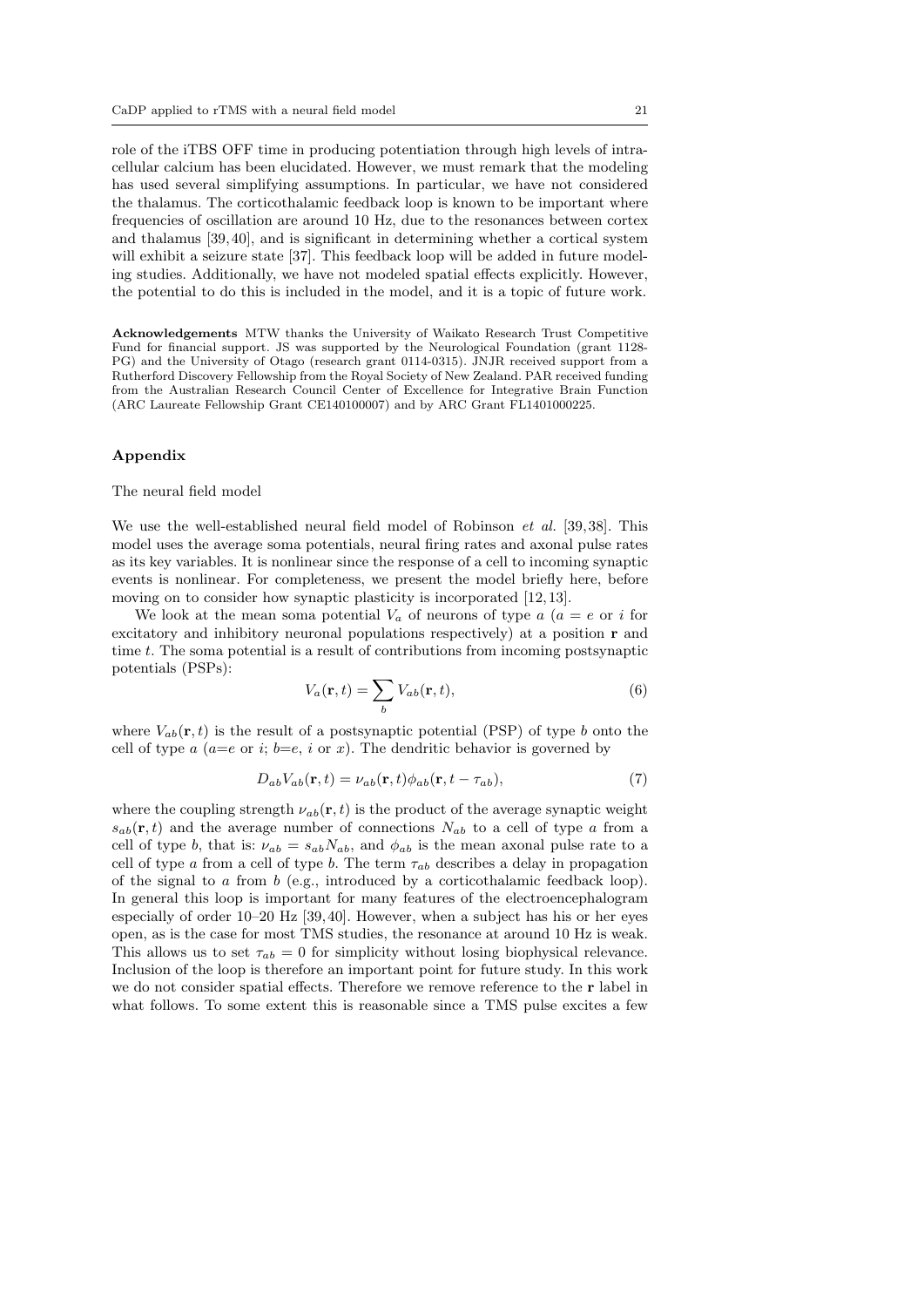cm<sup>2</sup> of cortex, but we recognize that spatial effects may be important in human TMS [14] and this remains a topic for future study. The operator  $D_{ab}$  describes the time evolution of  $V_{ab}$  as a result of synaptic input, and is given by

$$
D_{ab} = \left(\frac{1}{\alpha_{ab}}\frac{d}{dt} + 1\right) \left(\frac{1}{\beta_{ab}}\frac{d}{dt} + 1\right). \tag{8}
$$

where  $\alpha_{ab}$  and  $\beta_{ab}$  describe the combined rates of the synaptic and soma dynamics; specifically  $\alpha_{ab}$  is the rise rate of the response of a neuron of type a due to synaptic input from neurons of type b and  $\beta_{ab}$  is the decay rate. This is equivalent to the more general propagator form

$$
V_{ab}(t) = \nu_{ab}(t) \int L_{ab}(t - t') \phi_{ab}(t') dt', \qquad (9)
$$

where  $L_{ab}$  is the Green function corresponding to  $D_{ab}$  with the assumption that  $\nu_{ab}$  changes slowly. For this work, we use the differential form of Eq. (8). The average firing-rate of neurons of type a depends on soma potential, with

$$
Q_a = Q_a^{\max} S(V_a),\tag{10}
$$

where

$$
S(V_a) = \frac{1}{1 + e^{-(V_a - \theta_a)/\sigma_a}}.
$$
\n(11)

To describe propagation of mean signals along populations of axons we model mean axonal pulse rates with the damped wave equation [39]

$$
\mathcal{D}_{ab}\phi_{ab}(t) = Q_b(t),\tag{12}
$$

where

$$
\mathcal{D}_{ab} = \left(\frac{1}{\gamma_{ab}}\frac{d}{dt} + 1\right)^2\tag{13}
$$

Note that Eq. (13) in its full form has a Laplacian term describing spatial variation, but this has been removed since we assume there are no spatial variations. This is equivalent to the integral form:

$$
\phi_{ab}(t) = \int \int \Gamma_{ab}(t - t')Q_b(t')dt', \qquad (14)
$$

where  $\Gamma_{ab}$  is the Green function corresponding to  $\mathcal{D}_{ab}$ ,  $r_{ab}$  denotes the average range of axons to type a cells from type b cells, and  $\gamma_{ab}$  is an axonal rate constant. We assume that connections between neurons are randomly distributed, so  $\nu_{ab}$ can be labeled solely by the postsynaptic population, so  $\nu_{ab} = \nu_b$ . Furthermore, we consider the synaptic dynamics as being dominated by the presynaptic cell (that is, the dynamics of the neurotransmitter) and so we can also identify that  $\gamma_{ab} = \gamma_b$ ,  $\alpha_{ab} = \alpha_b$ ,  $\beta_{ab} = \beta_b$ , meaning  $\phi_{ab} = \phi_b$ .

We include multiple inhibitory time-scales for the inhibitory synaptic dynamics [33] through both  $GABA_A$  and  $GABA_B$  effects by using two lots of Eq. (7) for the inhibitory cells:  $D_{ai}^{\text{A}}$  and  $D_{ai}^{\text{B}}$  acting on  $V_{ai}^{\text{A}}$  and  $V_{ai}^{\text{B}}$  respectively. Their contributions can be added through Eq. (6).

Finally, we add in an external axonal driving stimulation  $\phi_x$  to both the excitatory and inhibitory populations. We alter the strength of stimulation received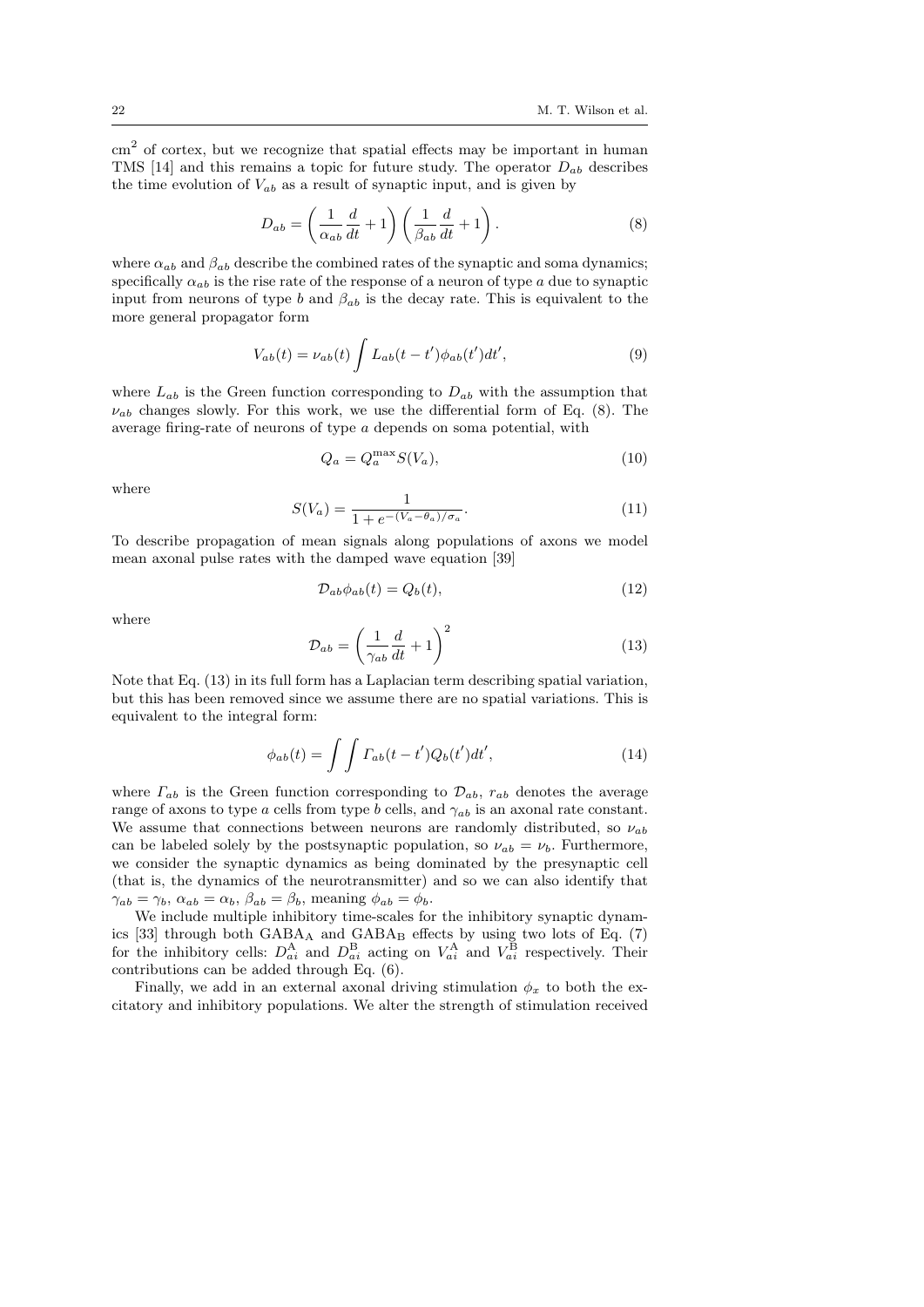

Fig. 9 The populations and connections for the neural field model. Three populations are considered (marked by the gray boxes): an excitatory population e, and inhibitory population  $i$  and an external excitatory driving population  $x$ . The dotted lines indicate that the synaptic coupling  $\nu_{ee}$  is dependent on  $\phi_e$  and the excitatory soma potential  $V_e$  arising from the addition of the PSPs in Eq. (6).

by the two different populations e and i by modulating  $\phi_x$  by parameters  $\lambda_{ex}$  and  $\lambda_{ix}$ , for the e and i destination populations respectively.

The model is shown in a diagrammatic form in Fig. 9, and the standard parameters for this (taken from references [12] and [13] except for the synaptic coupling terms which have been selected to match the gains used in [60]) are included in Table 1. The model and parameter set, without a delay term  $\tau_{ab}$ , cannot produce a strong alpha ( $\approx$ 10 Hz) peak in the spectrum of the firing-rate, but is consistent with the typical 'eyes open' approach taken in experimental rTMS in order to remove the complicating effects of an alpha rhythm.

# Calcium dependent metaplasticity

We now summarize the approach of Fung and Robinson [13] to model the synaptic changes via CaDP with a metaplasticity scheme. The major effector of plasticity is considered to be the postsynaptic intracellular calcium concentration  $\lceil Ca^{2+} \rceil_a$ (where a can represent the excitatory or inhibitory population) which is modulated through NMDA receptors [47]. Specifically, we can model the ultimate synaptic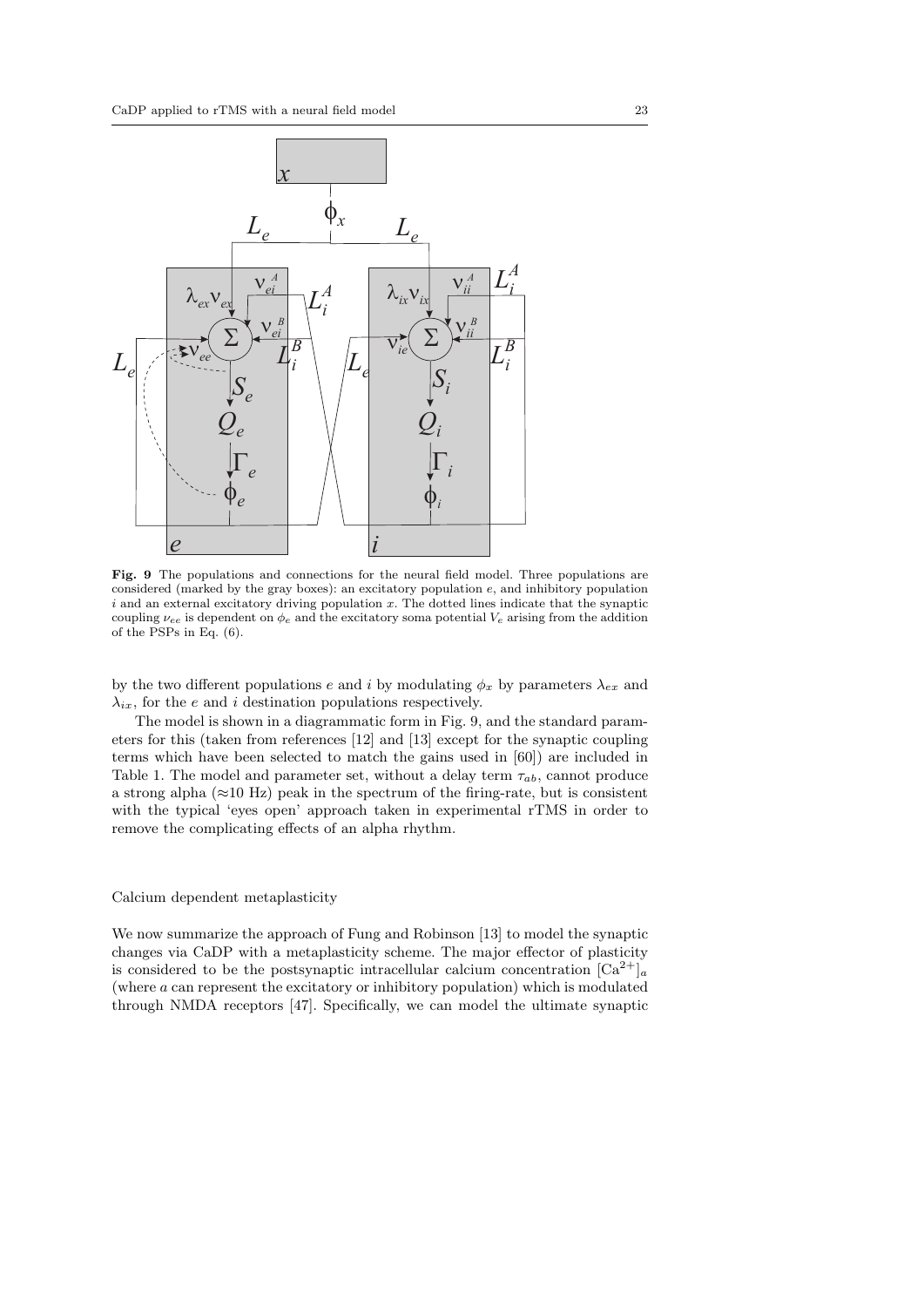| Parameter                                                                                | Description                                                                                      | Value                  | Unit              |
|------------------------------------------------------------------------------------------|--------------------------------------------------------------------------------------------------|------------------------|-------------------|
| $\alpha_e$                                                                               | Cell rise rate to excitatory input                                                               | 280                    | $s^{-1}$          |
| $\beta_e$                                                                                | Cell fall rate to excitatory input                                                               | 70                     | $s^{-1}$          |
| $\gamma_e$                                                                               | Excitatory axonal rate constant                                                                  | 110                    | $s^{-1}$          |
| $\alpha_i^{\text{A}} \\ \beta_i^{\text{A}} \\ \alpha_j^{\text{B}} \\ \beta_i^{\text{B}}$ | Cell rise rate to inhibitory $GABA_A$ input                                                      | 400                    | $s^{-1}$          |
|                                                                                          | Cell fall rate to inhibitory $GABA_A$ input                                                      | 100                    | $s^{-1}$          |
|                                                                                          | Cell rise rate to inhibitory $GABA_B$ input                                                      | 20                     | $s^{-1}$          |
|                                                                                          | Cell fall rate to inhibitory $GABA_B$ input                                                      | 5                      | $s^{-1}$          |
| $\gamma_i$                                                                               | Inhibitory axonal rate constant                                                                  | 1000                   | $s^{-1}$          |
| $\sigma_e$                                                                               | $\sqrt{3}/\pi$ times the population st. dev. of the $e$ soma voltages relative to threshold      | $3.8 \times 10^{-3}$   | V                 |
| $\theta_e$                                                                               | Mean threshold for excitatory firing                                                             | $13 \times 10^{-3}$    | V                 |
| $\sigma_i$                                                                               | $\sqrt{3}/\pi$ times the population st. dev. of the <i>i</i> soma voltages relative to threshold | $3.8\times10^{-3}$     | V                 |
| $\theta_i$                                                                               | Mean threshold for inhibitory firing                                                             | $13\times10^{-3}$      | V                 |
| $Q_e^{\max}$                                                                             | Maximum excitatory firing rate                                                                   | 340                    | $s^{-1}$          |
| $Q_i^{\max}$                                                                             | Maximum inhibitory firing rate                                                                   | 340                    | $s^{-1}$          |
| $\nu_{ee}(t=0)$                                                                          | Initial Excitatory-excitatory synaptic coupling                                                  | $1.92 \times 10^{-4}$  | V <sub>s</sub>    |
| $\nu^{\rm A}_{\rm e i} \\ \nu^{\rm B}_{ei}$                                              | $GABA_A$ -modulated inhibitory-excitatory synaptic coupling                                      | $-0.72 \times 10^{-4}$ | V <sub>s</sub>    |
|                                                                                          | $GABA_B$ -modulated inhibitory-excitatory synaptic coupling                                      | $-0.72 \times 10^{-4}$ | V s               |
| $\nu_{ex}$                                                                               | External-excitatory synaptic coupling                                                            | $1.92 \times 10^{-4}$  | V <sub>s</sub>    |
| $\nu_{ie}$                                                                               | Excitatory-inhibitory synaptic coupling                                                          | $1.92 \times 10^{-4}$  | V <sub>s</sub>    |
|                                                                                          | $GABA_A$ -modulated inhibitory-inhibitory synaptic coupling                                      | $-0.72\times10^{-4}$   | V s               |
| $\nu^{\textrm{A}}_{i\dot{i}}\\ \nu^{\textrm{B}}_{i i}$                                   | $GABA_B$ -modulated inhibitory-inhibitory synaptic coupling                                      | $-0.72 \times 10^{-4}$ | V <sub>s</sub>    |
| $\nu_{ix}$                                                                               | External-inhibitory synaptic coupling                                                            | $1.92\times10^{-4}$    | V <sub>s</sub>    |
| $\nu_{\text{max}}$                                                                       | Maximum synaptic coupling                                                                        | $10.0 \times 10^{-4}$  | V s               |
| $\lambda_{\rm glu}$                                                                      | Glutamate released per presynaptic excitatory spike                                              | $50 \times 10^{-6}$    | M <sub>s</sub>    |
| $g_{a0}$                                                                                 | NMDA receptor-modulated calcium conductance at equilibrium                                       | $2\times10^{-3}$       | $M s^{-1} V^{-1}$ |
| $\tau_{\rm Ca}$                                                                          | Time-constant for calcium dynamics                                                               | $50 \times 10^{-3}$    | $\bf S$           |
| $\tau_{\rm glu}$                                                                         | Time-constant for glutamate dynamics                                                             | $30 \times 10^{-3}$    | S                 |
| $\tau_{\rm rec}$                                                                         | Timescale for recovery of calcium conductance                                                    | 1000                   | $\bf S$           |
| $T_{\rm BCM}$                                                                            | Timescale for metaplasticity                                                                     | 7                      | $\mathbf S$       |
| $z_{ee}$                                                                                 | Characteristic time delay in transduction of synaptic strength                                   | 100                    | $\bf S$           |

Table 1 Parameters for the neural field model and calcium dependent metaplasticity model, drawn from references [12,13,60].

weight  $\tilde{s}_{ab}(t)$  through

$$
\frac{d\tilde{s}_{ab}}{dt} = \eta \left( \left[ \text{Ca}^{2+} \right]_a \right) \left( s_{\text{max}} \Omega \left( \left[ \text{Ca}^{2+} \right]_a \right) - \tilde{s}_{ab} \right). \tag{15}
$$

The ultimate synaptic weight  $\tilde{s}_{ab}$  describes the value that the synaptic weight will ultimately come to if all external stimulation is stopped — that is, it determines ultimately whether a protocol will show LTP or LTD. However, the actual synaptic weight responds slower than this, as explained below. Equation (15) has a Green function that represents an exponential decay of  $s_{ab}$  towards  $s_{\text{max}}\Omega$  with a rate parameter  $\eta$ . Both  $\eta$  and  $\Omega$  depend on postsynaptic concentration of Ca<sup>2+</sup>; the rate parameter  $\eta$  is low at low Ca<sup>2+</sup> concentrations and high at moderate to high concentrations; whereas  $\Omega$  is approximately 0.5 at low concentrations ( $\langle 0.15 \mu M \rangle$ ), 0 at medium concentrations (0.15–0.5  $\mu$ M), and rises to 1 at high concentrations ( $> 0.5 \mu M$ ), representing little plasticity, LTD, and LTP respectively.

The actual synaptic weight  $s_{ab}$  will respond more slowly, for example due to a sequence of protein cascades. We model this through a differential equation

$$
\left(z_{ab}\frac{d}{dt} + 1\right)^2 s_{ab} = \tilde{s}_{ab}.\tag{16}
$$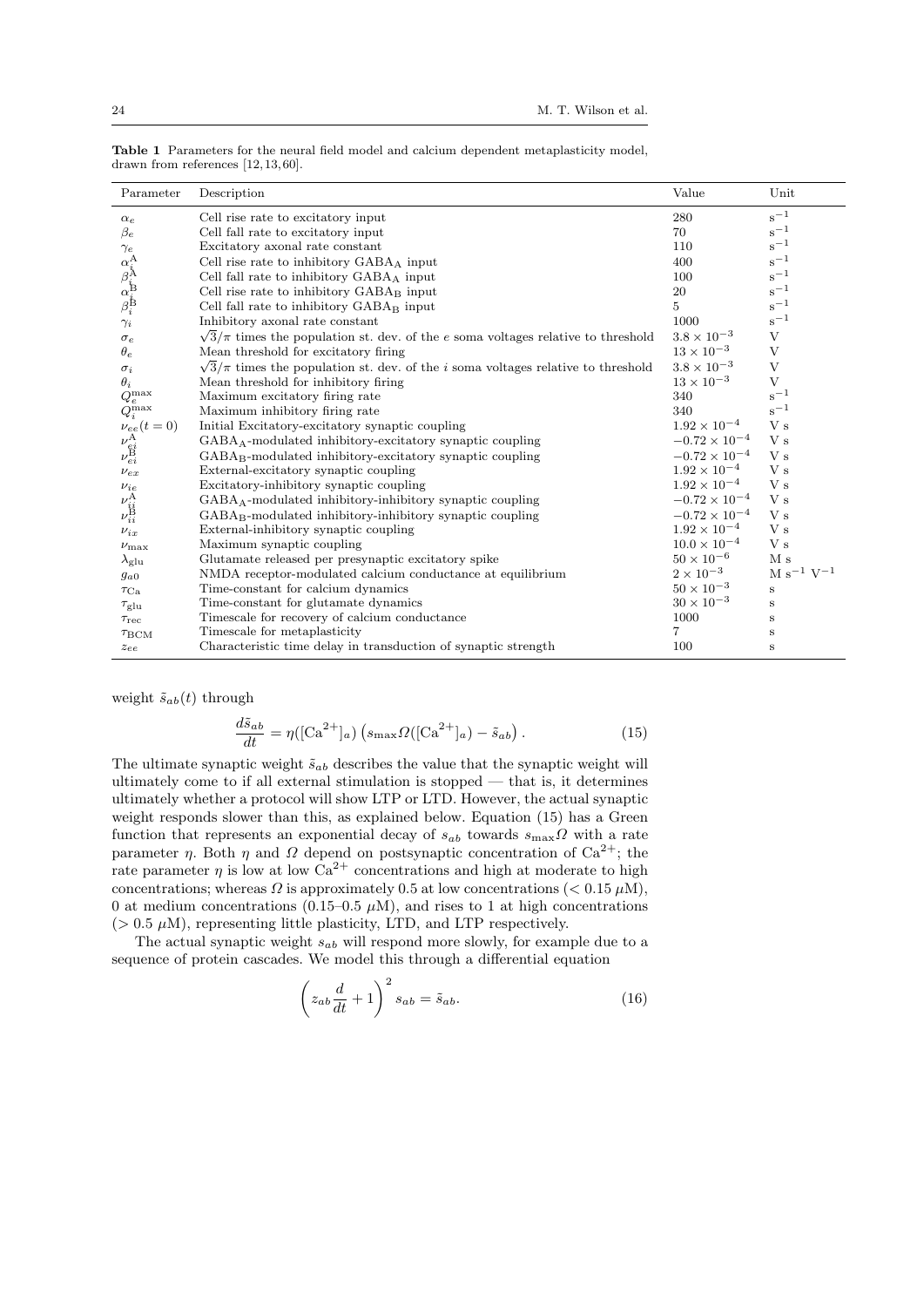where  $z_{ab}$  is a characteristic response timescale.

The postsynaptic calcium concentration  $\lbrack Ca^{2+}\rbrack_a$  (where a can represent an excitatory or inhibitory cell) itself depends on the glutamate binding and postsynaptic activity through

$$
\frac{d[\text{Ca}^{2+}]_a}{dt} = g_a B([\text{glu}]) H(V_a) - \frac{[\text{Ca}^{2+}]_a}{\tau_{\text{Ca}}},\tag{17}
$$

where  $g_a$  is the NMDA receptor-modulated calcium permeability, B models the extent of glutamate binding through a sigmoid function of glutamate concentration [glu], H represents a voltage-dependent modulation of the dynamics (increasing with  $V_a$  except at very high depolarizations), and  $\tau_{Ca}$  a time-constant for calcium dynamics.

Metaplasticity is incorporated in a Bienenstock-Cooper-Munro (BCM) scheme [4]. In the BCM approach, the activity level that demarcates the boundary between LTD and LTP is dependent on previous activity. This can be incorporated into the CaDP plasticity approach by making the calcium conductance  $g_a$  dependent upon the history of the weight  $s_{ab}$ . Specifically, we can write

$$
\frac{dg_a}{dt} = \frac{1}{\tau_{\text{rec}}}(g_{a0} - g_a) - \frac{g_{a0}}{\tau_{\text{BCM}}} \left(\frac{\tilde{s}_{ab}}{s_{ab}} - 1\right)
$$
(18)

where  $g_{a0}$  represents the NMDA receptor-modulated calcium conductance at equilibrium,  $s_{ab}$  is the actual synaptic weight, and  $\tilde{s}_{ab}$  is the ultimate synaptic weight (termed 'target synaptic weight' by Fung et al. [13]). There are two timescales here;  $\tau_{\text{BCM}}$  describes the timescale of the metaplasticity and  $\tau_{\text{rec}}$ , which is much longer than  $\tau_{\text{BCM}}$ , is the timescale for calcium conductance to recover to the stable value.

Finally, the glutamate concentration depends on generation by presynaptic activity, with a decay over a timescale  $\tau_{\text{glu}}$ , as modeled by the equation

$$
\frac{d[\text{glu}]}{dt} = \lambda_{\text{glu}} \sum_{E} \phi_E - \frac{[\text{glu}]}{\tau_{\text{glu}}},\tag{19}
$$

where  $\lambda_{\text{glu}}$  is the glutamate concentration released per presynaptic excitatory spike and  $\sum_E \phi_E$  is the incoming synaptic flux summed over all excitatory populations.

Equations (15) – (19), with associated functions  $\eta$ ,  $\Omega$ ,  $B$  and  $H$  [12], represent CaDP with metaplasticity. The resulting  $s_{ab}$  is fed back into Eq. (7) through  $\nu_{ab} = N_{ab} s_{ab}$ . Equivalently, we can define Eqs. (15), (16) and (18) in terms of the couple  $\nu_{ab}$ , through  $\tilde{\nu}_{ab} = N_{ab} \tilde{s}_{ab}$  and  $\nu_{\text{max}} = N_{ab} s_{\text{max}}$  which is what is done in this work. In this way, we can work with the synaptic couplings  $\tilde{\nu}_{ab}$  and  $\nu_{ab}$  rather than the  $\tilde{s}_{ab}$ ,  $s_{ab}$  and  $N_{ab}$ .

Parameters and functions for these equations are as defined in [12] and [13]; parameters are listed in Table 1.

#### Deriving an equivalent STDP window

In this section we describe how an equivalent STDP calculation can be carried out assuming a window function  $H_{ee}(\tau)$ . To do this we first linearize the model then transform to Fourier space. This allows us to find the spectra of fluctuations in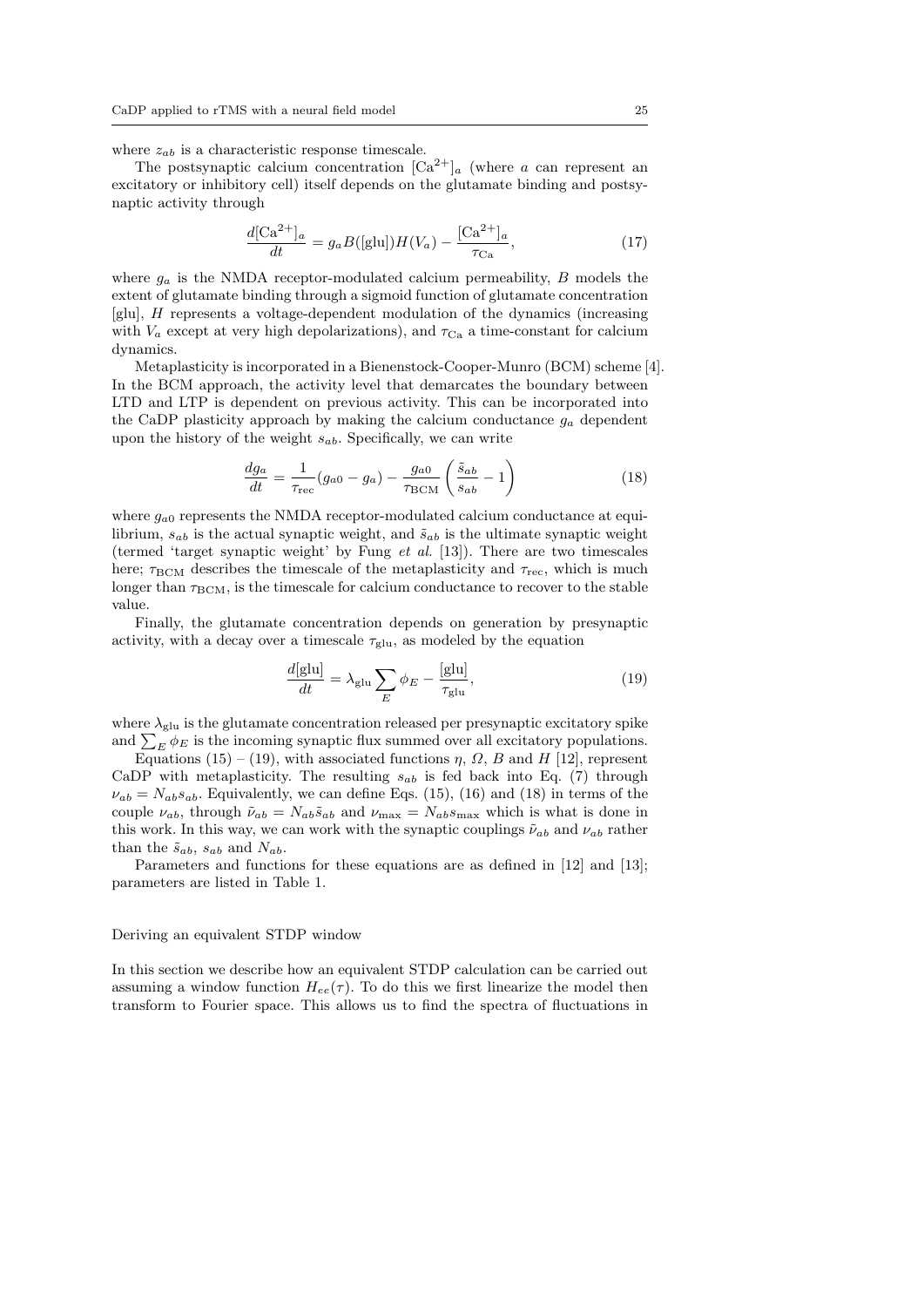firing rate  $\delta Q_a(t)$  and fluctuation in axonal pulse rate  $\delta \phi_{ab}(t)$  in response to the external stimulus  $\phi_x(t)$ .

Since the neural field model is mostly linear, with Eq. (11) and changes due to plasticity being the only nonlinear contributions, linearizing is straightforward. We can write

$$
Q_a(t) = Q_a^{\text{eqm}} + \delta Q_a(t), \qquad (20)
$$

and

$$
\phi_{ab}(t) = \phi_{ab}^{\text{eqm}} + \delta\phi_{ab}(t) \tag{21}
$$

where  $Q_a^{\text{eqm}}$  and  $\phi_{ab}^{\text{eqm}}$  are the equilibrium cell firing rates and mean axonal pulse rates, respectively.

We then use the Fourier form in time. We use the following definition of the Fourier representation of a periodic function  $x(t)$  with period T:

$$
x(t) = \sum_{n} x_n e^{-i\omega_n t},
$$
\n(22)

where  $\omega_n = 2\pi n/T$  with n an integer, so that

$$
x_n = \frac{1}{T} \int_0^T x(t)e^{i\omega_n t} dt.
$$
 (23)

This is a useful form to use since we are considering rTMS, where the stimulation is repetitive over a time-scale T. We can then consider  $x(t)$  to repeat in a time-scale  $T$ , this is reasonable if  $T$  is much smaller than the timescale over which weights change. We note that for iTBS,  $T$  will be typically 10 s (2 s ON followed by 8 s OFF), whereas the mean weights may vary over a scale of order one minute or longer [11, 60, 35] so such a description is reasonable. The function  $x(t)$  and its Fourier representation  $x_n$  carry the same dimensions.

We can write the Eqs (7) and (12) as

$$
\delta Q_{an} = T \sum_{b} G_{ab} L_{abn} \delta \phi_{abn} \tag{24}
$$

and

$$
\delta\phi_{abn} = T\Gamma_{abn}\delta Q_{bn} \tag{25}
$$

where

$$
L_{abn} = \frac{1}{T(1 - i\omega_n/\alpha_{ab})(1 - i\omega_n/\beta_{ab})},\tag{26}
$$

$$
\Gamma_{abn} = \frac{1}{T(1 - i\omega_n/\gamma_{ab})^2},\tag{27}
$$

and

$$
G_{ab}(t) = \nu_{ab}(t) \left. \frac{\partial Q_a}{\partial V_{ab}} \right|_{\text{eqm}} \tag{28}
$$

is the gain, which we have assumed to vary only slowly with time.

In Eq.  $(24)$ , the sum over the suffix b, denoting the presynaptic population, is taken over the excitatory population  $e$  and both  $GABA_A$  and  $GABA_B$  effects of the inhibitory population i, as shown in the ' $\Sigma$ ' signs of Fig. 9.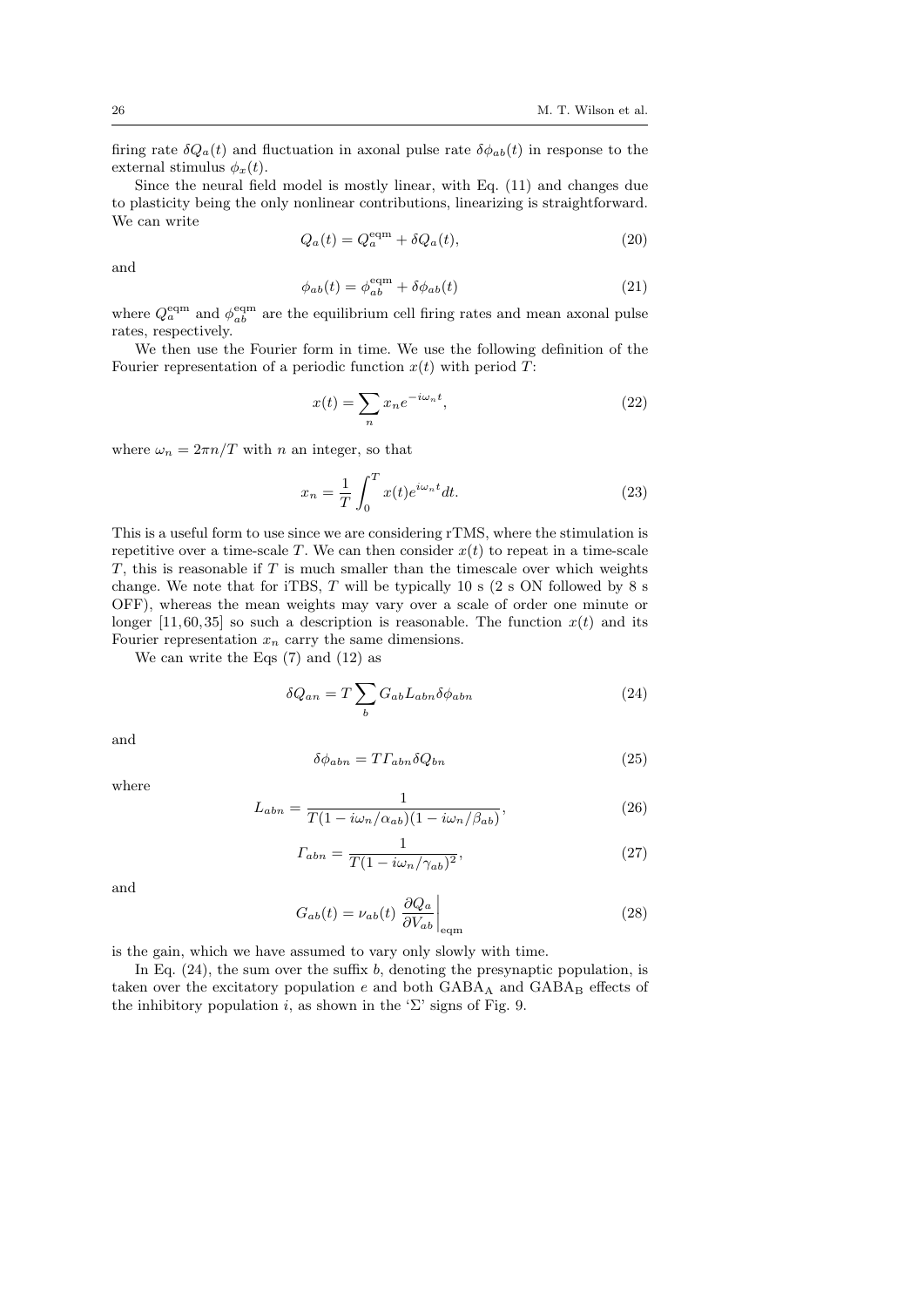Equations  $(24)$ – $(28)$  are now simply linear and algebraic. They can be solved with matrix techniques for a given stimulation protocol [37, 60].

We now incorporate an STDP description of plasticity into the linearized model. Robinson [37] and Fung et al. [11] showed how this can be done, and again for completeness we summarize it here. We define an STDP window function  $H_{ab}(\tau)$ , meaning that a postsynaptic event a time  $\tau$  after a presynaptic event (for a b-to-a synapse) gives a relative change in synaptic weight of  $H_{ab}(\tau)$ .

We now define a *relative* synaptic weight  $w_{ab}$  such that  $w_{ab} = \nu_{ab}(t)/\nu_{ab}(t)$ 0), so that  $w_{ab}(t=0) = 1$ . The rate of change of relative synaptic weight is then given by  $[37, 11]$ 

$$
\frac{dw_{ab}}{dt} = \int_{-T/2}^{T/2} \left\langle \delta Q_a(t' + \tau) H_{ab}(\tau) \delta \phi_{ab}(t') \right\rangle_{t'} d\tau,\tag{29}
$$

where the temporal average denoted by the angle brackets is centered on  $t$  and both the integral and the temporal average are taken over a timescale long enough that  $H_{ab}(\tau)$  is negligible for  $\tau > T/2$ . The assumption here is that the STDP is pairwise since the integral of Eq. (29) implicitly considers all pairs of presynaptic and postsynaptic events equally, but does not include any consideration of higherorder (e.g., triplet) terms [46].

In Fourier space, Eq. (29) can be written as a straightforward sum over all frequencies [37], making its evaluation fast, with

$$
\frac{dw_{ab}}{dt} = T \sum_{n} \delta Q_{an}^* \delta \phi_{abn} H_{abn}.
$$
\n(30)

The spectra  $\delta Q_{an}$  and  $\delta \phi_{an}$  are found for a particular protocol. Then, for a given  $H_{ab}(\tau)$ , we can Fourier transform to find  $H_{abn}$  and use the sum in Eq. (30) to quickly find the rate of change of weight as predicted by pairwise STDP. Although it is quick to evaluate Eq. (30), if the change in synaptic weight is fed back into the calculation through the excitatory-to-excitatory gain, calculations must be performed over discrete time steps so some of the efficiency is lost. However, since the weights change much more slowly than the firing rates and mean axonal pulse rates, we can use large time steps for updating the synaptic weight. In this work, we concentrate on the initial rate of change of synaptic weight and therefore do not feed the weight back into the calculation.

#### References

- 1. Abraham, W.C., Bear, M.F.: Metaplasticity: the plasticity of synaptic plasticity. TRENDS in Neurosciences 19, 126–130 (1996)
- 2. Bi, G.Q., Poo, M.M.: Synaptic modifications in cultured hippocampal neurons: dependence on spike timing, synaptic strength, and postsynaptic cell type. Journal of Neuroscience 18, 10,464–10,472 (1998)
- 3. Bienenstock, E., Lehmann, D.: Regulated criticality in the brain? Advances in complex systems 1, 361 – 384 (1998)
- 4. Bienenstock, E.L., Cooper, L.N., Munro, P.W.: Theory for the development of neuron selectivity: orientation specificity and binocular interation in visual cortex. Journal of Neuroscience 2, 32 – 48 (1982)
- 5. Bojak, I., Liley, D.T.J.: Modelling the effects of anaesthesia on the electroencephalogram. Physical Review E 71, 41,902 (2005)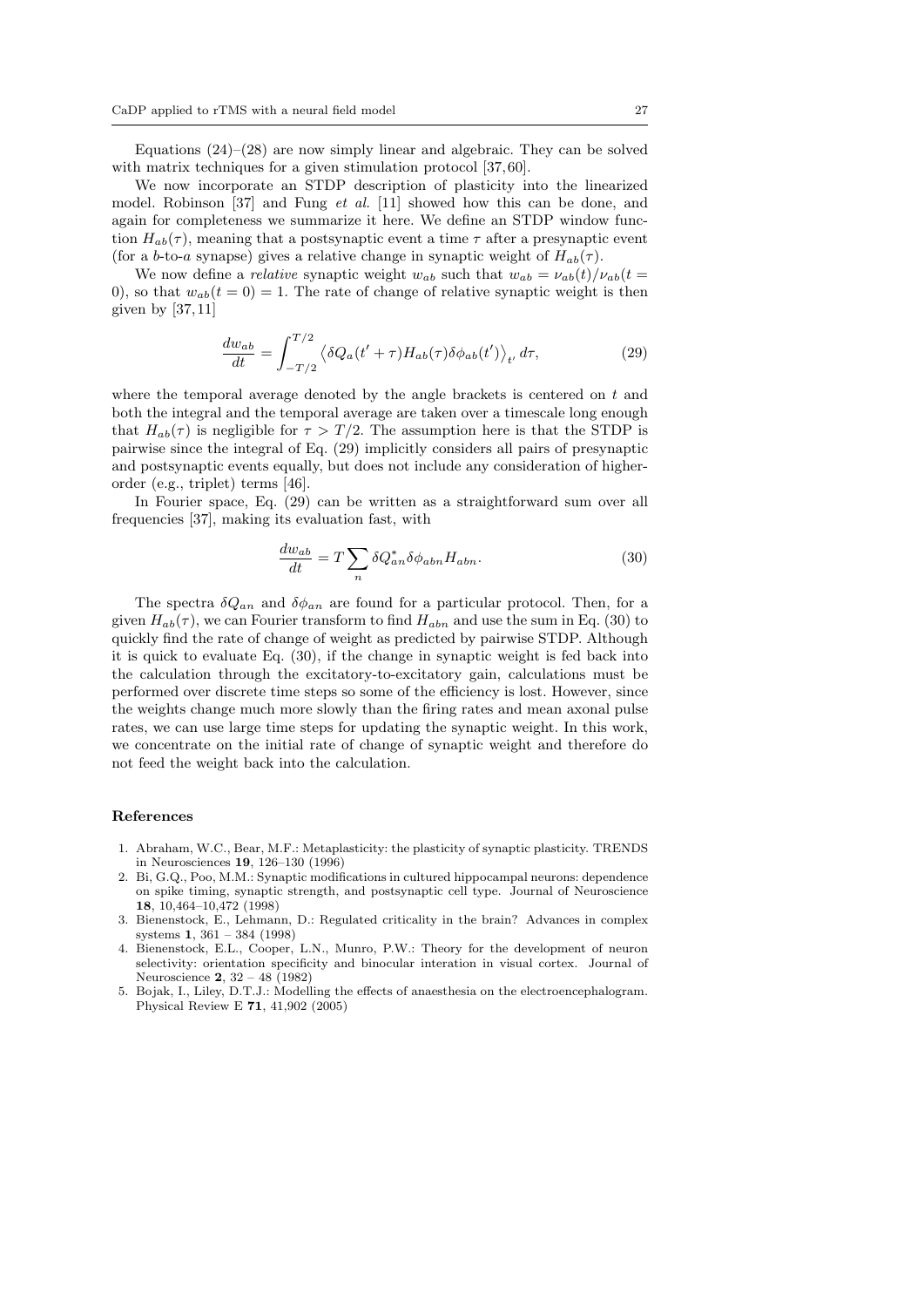- 6. Bojak, I., Liley, D.T.J.: Axonal velocity distributions in neural field equations. PLoS Computational Biology 6, e1000,653 (2010)
- 7. Castellani, G.C., Quinlan, E.M., Cooper, L.N., Yeung, L.C., Shouval, H.Z.: A biophysical model of bidirectional synaptic plasticity: dependence on AMPA and NMDA receptors. Proceedings of the National Academy of Sciences 98, 12,772–12,777 (2001)
- 8. Civardi, C., Collini, A., Monaco, F., Cantello, R.: Applications of transcranial magnetic stimulation in sleep medicine. Sleep Medicine Reviews 13, 35–46 (2009)
- 9. Clopath, C., Gerstner, W.: Voltage and spike timing interact in STDP a unified model. Frontiers in Synaptic Neuroscience 2, 25 (2010)
- 10. Fregni, F., Simon, D.K., Wu, A., Pascual-Leone, A.: Biophysical mechanisms of multistability in resting-state cortical rhythms. Journal of Neurology, Neurosurgery and Psychiatry 76, 1614–1623 (2005)
- 11. Fung, P.K., Haber, A.L., Robinson, P.A.: Neural field theory of plasticity in the cerebral cortex. Journal of Theoretical Biology 318, 44–57 (2013)
- 12. Fung, P.K., Robinson, P.A.: Neural field theory of calcium dependent plasticity with applications to transcranial magnetic stimulation. Journal of Theoretical Biology 324, 72–83 (2013)
- 13. Fung, P.K., Robinson, P.A.: Neural field theory of synaptic metaplasticity with applications to theta burst stimulation. Journal of Theoretical Biology 340, 164–176 (2014)
- 14. Funke, K., Benali, A.: Cortical cellular actions of transcranial magnetic stimulation. Restorative Neurology and Neuroscience 28, 399–417 (2010)
- 15. Graupner, M., Brunel, N.: STDP in a bistable synapse model based on CaMKII and associated signalling pathways. PLoS Computational Biology 3, 2299–2323 (2007)
- 16. Graupner, M., Brunel, N.: Mechanisms of induction and maintenance of spike-timing dependent plasticity in biological synapse models. Frontiers in Computational Neuroscience 4, 1–19 (2010)
- 17. Hallett, M.: Transcranial magnetic stimulation: A primer. Neuron 55, 187–199 (2007)
- 18. Hamada, M., Hanajima, R., Terao, Y., Arai, N., Furubayashi, T., Inomata-Terada, S., Yugeta, A., Matsumoto, H., Shirota, Y., Ugawa, Y.: Quadro-pulse stimulation is more effective than paired pulse stimulation for plasticity induction of the human motor cortex. Clinical Neurophysiology 118, 2672–2682 (2007)
- 19. Hamada, M., Murase, N., Hasan, A., Balaratnam, M., Rothwell, J.C.: The role of interneuron networks in driving human motor cortex plasticity. Cerebral Cortex 23, 1593–1605 (2013)
- 20. Hamada, M., Terao, Y., Hanajima, R., Shirota, Y., Nakatani-Enomoto, S., Furubayashi, T., Matsumoto, H., Ugawa, Y.: Bidirectional long-term motor cortical plasticity and metaplasticity induced by quadripulse transcranial magnetic stimulation. Journal of Physiology 586, 3927–3947 (2008)
- 21. Huang, Y.Z., Edwards, M.J., Rounis, E., Bhatia, K.P., Rothwell, J.: Theta burst stimulation of the human motor cortex. Neuron 45, 201–206 (2005)
- 22. Ilic, T.V., Meintzschel, F., Cleff, U., Ruge, D., Kessler, K.R., Ziemann, U.: Short-interval paired-pulse inhibition and facilitation of human motor cortex: the dimension of stimulus intensity. Journal of Physiology—London 545, 153–167 (2002)
- 23. Izhikevich, E.M., Desai, N.S.: Relating STDP to BCM. Neural Computation 15, 1511– 1523 (2003)
- Jirsa, V.K., Haken, H.: A field theory of electromagnetic brain activity. Physical Review Letters 77, 960–963 (1996)
- 25. Jirsa, V.K., Haken, H.: A derivation of a macroscopic field theory of the brain from the quasi-microscopic neural dynamics. Physica D 99, 503–526 (1997)
- 26. Kamitani, Y., Bhalodia, V.M., Kubota, Y., Shimojo, S.: A model of magnetic stimulation of neocortical neurons. Neurocomputing 38–40, 697–703 (2001)
- 27. Liley, D.T.J., Cadusch, P.J., Wright, J.J.: A continuum theory of electro-cortical activity. Neurocomputing 26–27, 795–800 (1999)
- 28. Loo, C.K., Mitchell, P.B.: A review of the efficacy of transcranial magnetic stimulation (TMS) treatment for depression, and current and future strategies to optimize efficacy. Journal of Affective Disorders 88, 255–267 (2005)
- 29. Nishiyama, M., Hong, K., Mikoshiba, K., Poo, M., Kato, K.: Calcium stores regulate the polarity and input specificity of synaptic modification. Nature 408, 584–588 (2000)
- 30. Oberman, L., Edwards, D., Eldaief, M., Pascual-Leone, A.: Safety of theta burst transcranial magnetic stimulation: A systematic review of the literature. Journal of Clinical Neurophysiology 28, 67–74 (2011)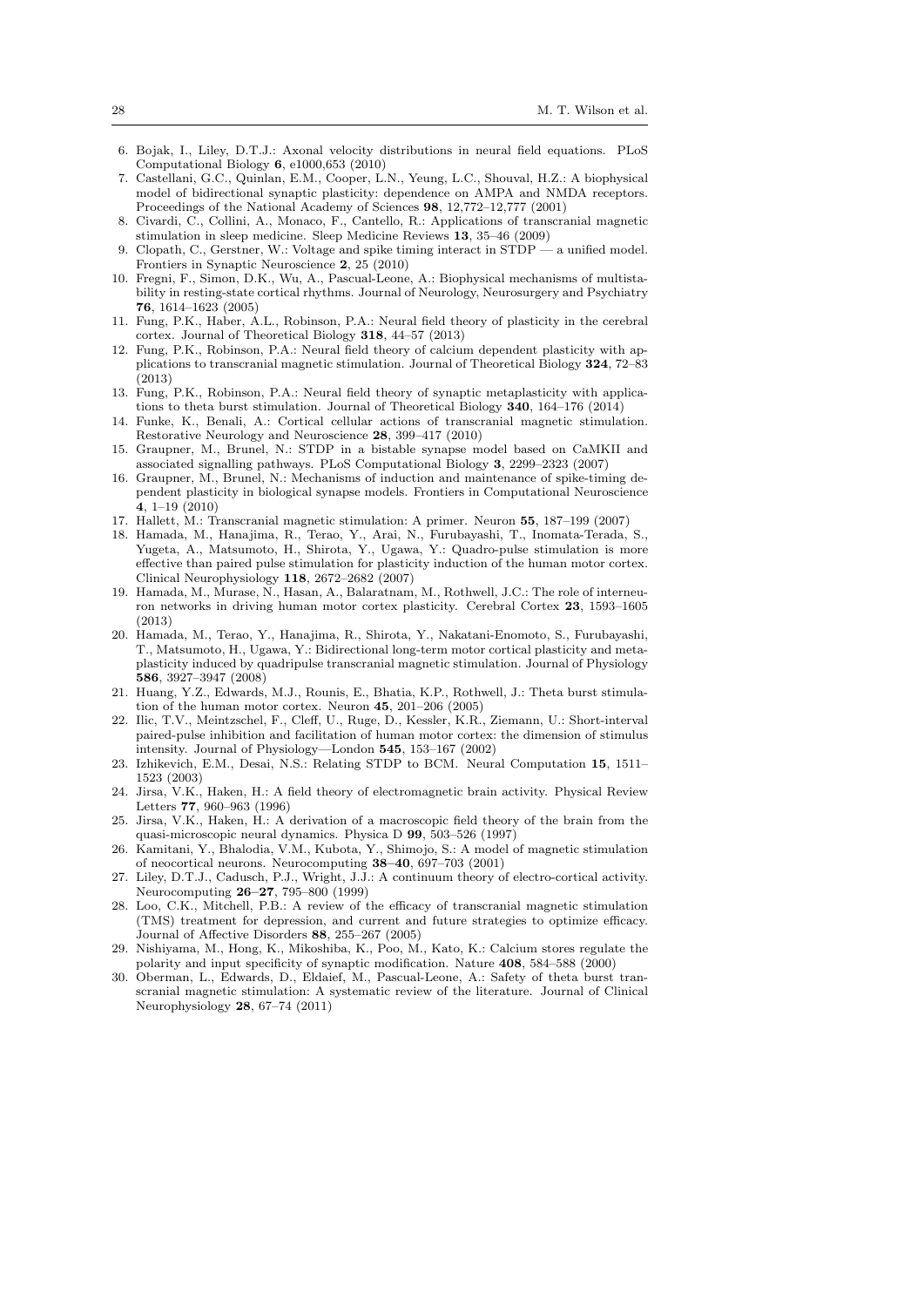- 31. O'Reardon, J.P., Solvason, H.B., Janicak, P.G., Sampson, S., Isenberg, K.E., Nahas, Z., McDonald, W.M., Avery, D., Fitzgerald, P.B., Loo, C., Demitrack, M.A., George, M.S., Sackeim, H.A.: Efficacy and safety of transcranial magnetic stimulation in the acute treatment of major depression: A multisite randomized control trial. Biological Psychiatry 62, 1208–216 (2007)
- 32. Pell, G.S., Roth, Y., Zangen, A.: Modulation of cortical excitability induced by repetitive transcranial magnetic stimulation: Influence of timing and geometrical parameters and underlying mechanisms. Progress in Neurobiology 93, 59–98 (2011)
- 33. Pérez-Garci, E., Gassmann, M., Bettler, B., Larkum, M.E.: The GABA<sub>B1b</sub> isoform mediates long-lasting inhibition of dendritic  $Ca<sup>2+</sup>$  spikes in layer 5 somatosensory pyramidal neurons. Neuron 50, 603–616 (2006)
- 34. Pfister, J.P., Gerstner, W.: Triplets of spikes in a model of spike timing-dependent plasticity. Journal of Neuroscience 26, 9763–9682 (2006)
- 35. Ridding, M.C., Rothwell, J.C.: Is there a future for theraputic use of transcranial magnetic stimulation? Nature Neuroscience 8, 559–567 (2007)
- 36. Robinson, P.A.: Propagator theory of brain dynamics. Physical Review E 72, 011,904 (2005)
- 37. Robinson, P.A.: Neural field theory of synaptic plasticity. Journal of Theoretical Biology 285, 156–163 (2011)
- 38. Robinson, P.A., Rennie, C.J., Rowe, D.L., O'Connor, S., Gordon, E.: Multiscale brain modelling. Philisophical Transactions of the Royal Society B 360, 1043 (2005)
- 39. Robinson, P.A., Rennie, C.J., Wright, J.J.: Propagation and stability of waves of electrical activity in the cerebral cortex. Physical Review E  $56$ ,  $826-840$  (1997)
- 40. Robinson, P.A., Rennie, C.J., Wright, J.J., Bahramali, H., Gordon, E., Rowe, D.L.: Prediction of electroencephalographic spectra from neurophysiology. Physical Review E 63, 021,903 (2001)
- 41. Roth, B.J., Basser, P.J.: A model of the stimulation of a nerve fiber by electromagnetic induction. IEEE Transactions on Biomedical Engineering 37, 588–597 (1990)
- 42. Rothkegel, H., Sommer, M., Paulus, W.: Breaks during 5 Hz rTMS are essential for facilitatory after effects. Clinical Neurophysiology 121, 426–430 (2010)
- 43. Rothwell, J.: Techniques of transcranial magnetic stimulation. In: S. Boniface, U. Ziemann (eds.) Plasticity in the human nervous system: Investigations with transcranial magnetic stimulation, pp. 26–61. Cambridge University Press (2003)
- 44. Rubin, J.E., Gerkin, R.C., Bi, G.Q., Chow, C.C.: Calcium time course as a signal for spiking-timing-dependent plasticity. Journal of Neurophysiology 93, 2600–2613 (2005)
- 45. Sabatini, B.L., Oertner, T.G., Svoboda, K.: The life cycle of  $Ca^{2+}$  ions in dendritic spines. Neuron 33, 439 – 452 (2002)
- 46. Shah, N.T., Yeung, L.C., Cooper, L.N., Cai, Y., Shouval, H.Z.: A biophysical basis for the inter-spike interaction of spike-timing dependent plasticity. Biological Cybernetics 95, 113–121 (2006)
- 47. Shouval, H.Z., Bear, M.F., Cooper, L.N.: A unified model of NMDA receptor-dependent bidirectional synaptic plasticity. Proceedings of the National Acadamy of Sciences 99, 10,831–10,836 (2002)
- 48. Shouval, H.Z., Blais, G.C.S., Blais, B.S., Yeung, L.C., Cooper, L.N.: Converging evidence for a simplified biophysical model of synaptic plasticity. Biological Cybernetics 87, 383–391 (2002)
- 49. Shouval, H.Z., Kalantzis, G.: Stochastic properties of synaptic transmission affect the shape of spike time-dependent plasticity curves. Journal of Neurophysiology 93, 1067– 1073 (2005)
- 50. Silva, S., Basser, P.J., Miranda, P.C.: Elucidating the mechanisms and loci of neuronal excitation by transcranial magnetic stimulation using a finite element model of a cortical sulcus. Clinical Neurophysiology 119, 2405–2413 (2008)
- 51. Steyn-Ross, D.A., Steyn-Ross, M.L., Sleigh, J.W., Wilson, M.T., Gillies, I.P., Wright, J.J.: The sleep cycle modelled as a cortical phase transition. Journal of Biophysics 31, 547–569 (2005)
- 52. Steyn-Ross, M.L., Steyn-Ross, D.A., Sleigh, J.W., Liley, D.T.J.: Theoretical electroencephalogram stationary spectrum for a white-noise-driven cortex: Evidence for a general anesthetic-induced phase transition. Physical Review E 60, 7299–7311 (1999)
- 53. Steyn-Ross, M.L., Steyn-Ross, D.A., Wilson, M.T., Sleigh, J.W.: Modeling brain activation patterns for the default and cognitive states. NeuroImage 45, 289 – 311 (2009)